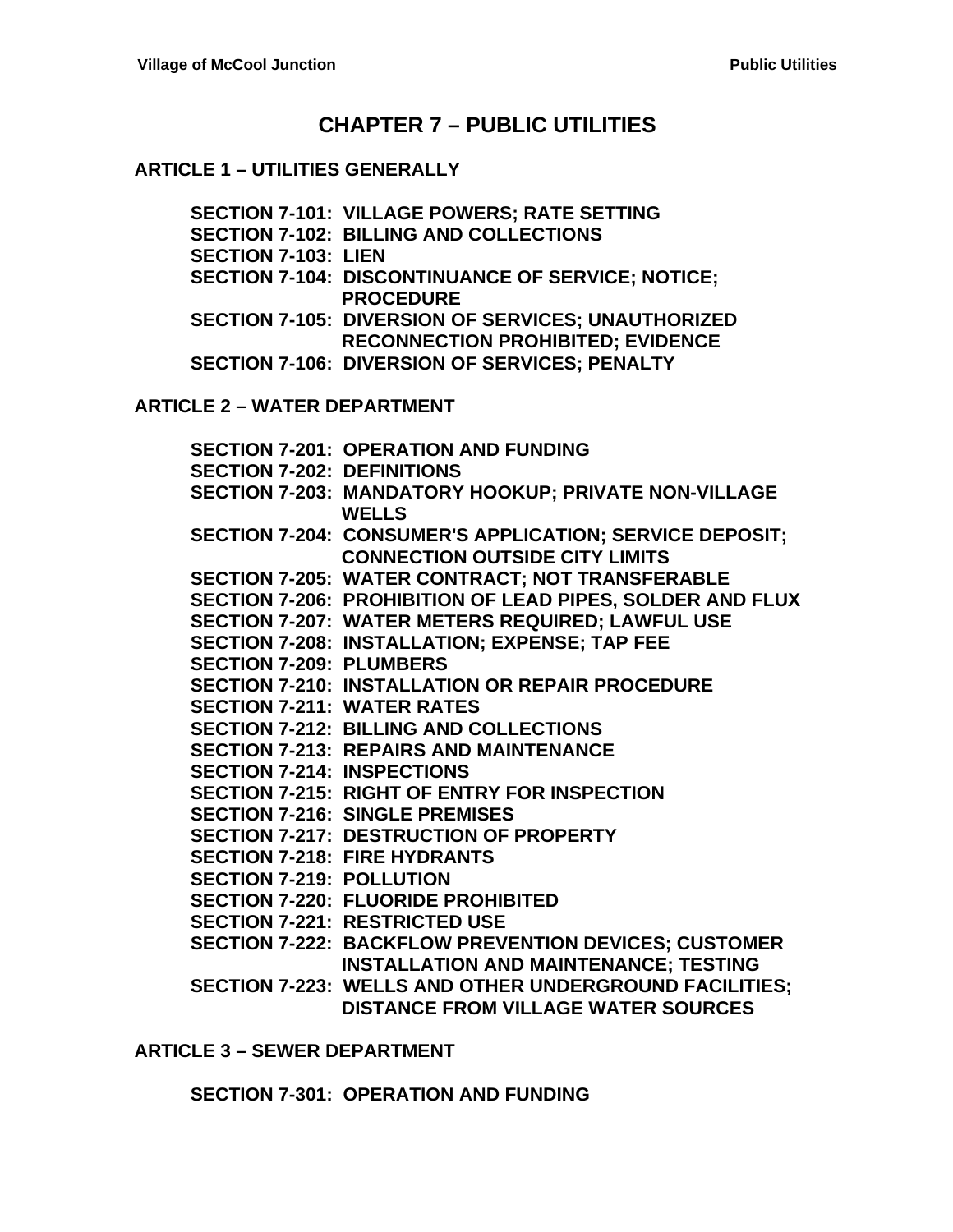**SECTION 7-302: DEFINITIONS SECTION 7-303: UNLAWFUL DEPOSITS AND DISCHARGES; PROHIBITED FACILITIES SECTION 7-304: MANDATORY HOOKUP SECTION 7-305: SERVICE TO NONRESIDENTS SECTION 7-306: APPLICATION FOR PERMIT; CLASSIFICATION SECTION 7-307: SEWER CONTRACT; NOT TRANSFERABLE SECTION 7-308: INSTALLATION EXPENSE SECTION 7-309: USE OF EXISTING SEWERS SECTION 7-310: INSTALLATION OR REPAIR; PROCEDURE SECTION 7-311: PLUMBERS SECTION 7-312: DIRECT CONNECTION; SPECIFIC CONDITIONS SECTION 7-313: FEE STRUCTURE; CLASSIFICATION SECTION 7-314: SEWER RATES SECTION 7-315: SURCHARGES SECTION 7-316: USER CHARGE REVIEW SECTION 7-317: SEWER MAINTENANCE FUND SECTION 7-318: USER NOTIFICATION SECTION 7-319: BILLING AND COLLECTIONS SECTION 7-320: REPAIRS AND REPLACEMENT SECTION 7-321: MANHOLES SECTION 7-322: DESTRUCTION OF PROPERTY SECTION 7-323: PRIVATE SEWAGE DISPOSAL; PERMIT SECTION 7-324: DISCHARGE OF WATERS; PROHIBITED SECTION 7-325: HAZARDOUS DISCHARGES; PROHIBITED SECTION 7-326: HAZARDOUS DISCHARGES; SPECIFIC PROHIBITIONS AS DETERMINED BY SUPERINTENDENT; PRELIMINARY TREATMENT SECTION 7-327: HAZARDOUS DISCHARGES; REJECTION, PRETREATMENT, CONTROL OF DISCHARGE RATE OR USE FEE SURCHARGE SECTION 7-328: INTERCEPTORS; SURCHARGES SECTION 7-329: INSPECTIONS SECTION 7-330: CONTROL MANHOLES/SAMPLING STATIONS; WHEN REQUIRED; INSTALLATION AND MAINTENANCE SECTION 7-331: COMPLIANCE WITH ARTICLE; INSPECTIONS; INJURY LIABILITY SECTION 7-332: COMPLIANCE; INSPECTIONS; EASEMENTS SECTION 7-333: VIOLATION; NOTICE AND LIABILITY**

#### **ARTICLE 4 – SOLID WASTE**

**SECTION 7-401: GARBAGE; DEFINED SECTION 7-402: TRASH; DEFINED SECTION 7-403: WASTE; DEFINED SECTION 7-404: GARBAGE, TRASH, AND WASTE**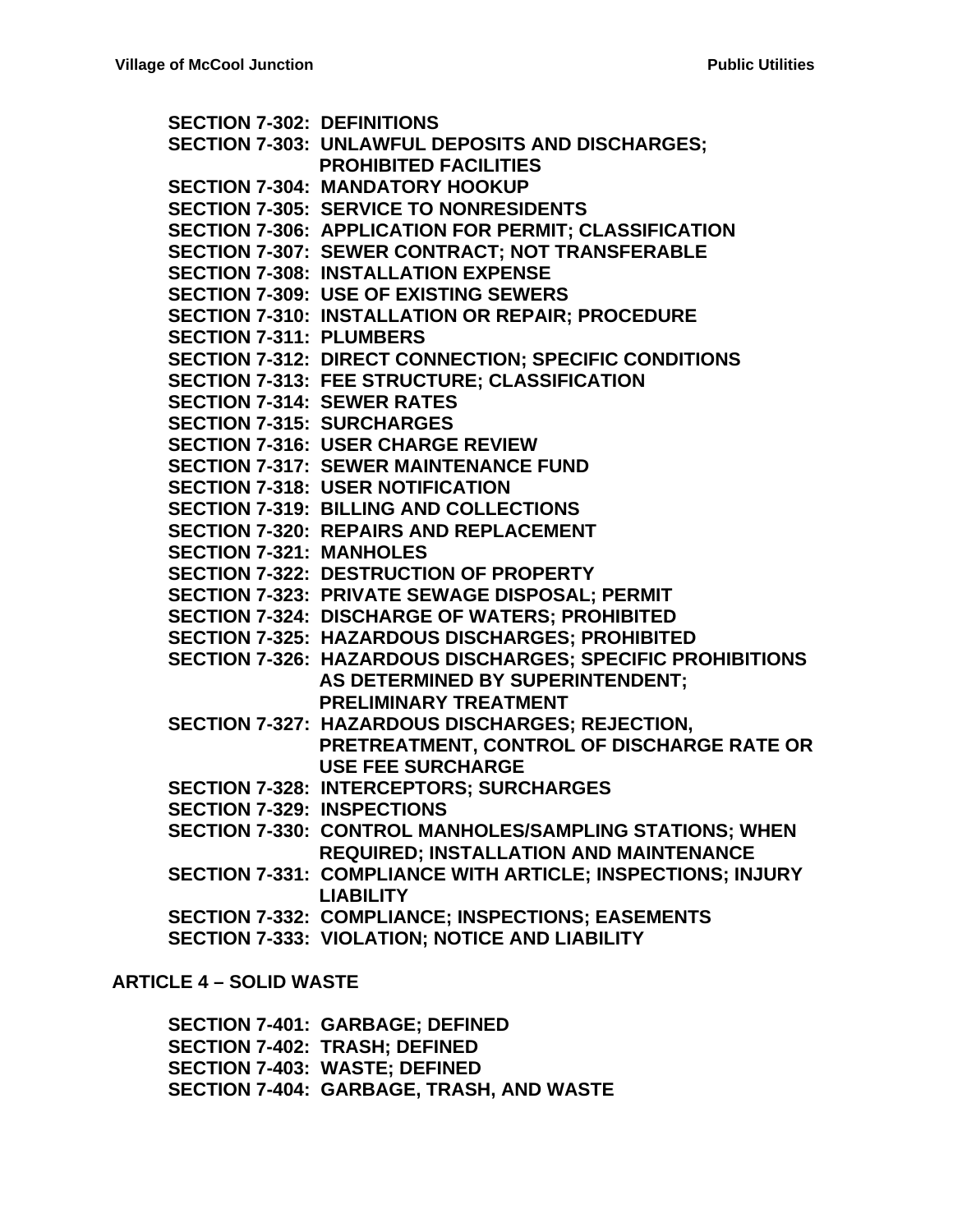#### **SECTION 7-405: TREE DUMP; OPERATION SECTION 7-406: TREE DUMP; RESTRICTED USE SECTION 7-407: TREE DUMP; STATE REGULATIONS**

**ARTICLE 5 – PENAL PROVISIONS**

**SECTION 7-501: VIOLATION; PENALTY**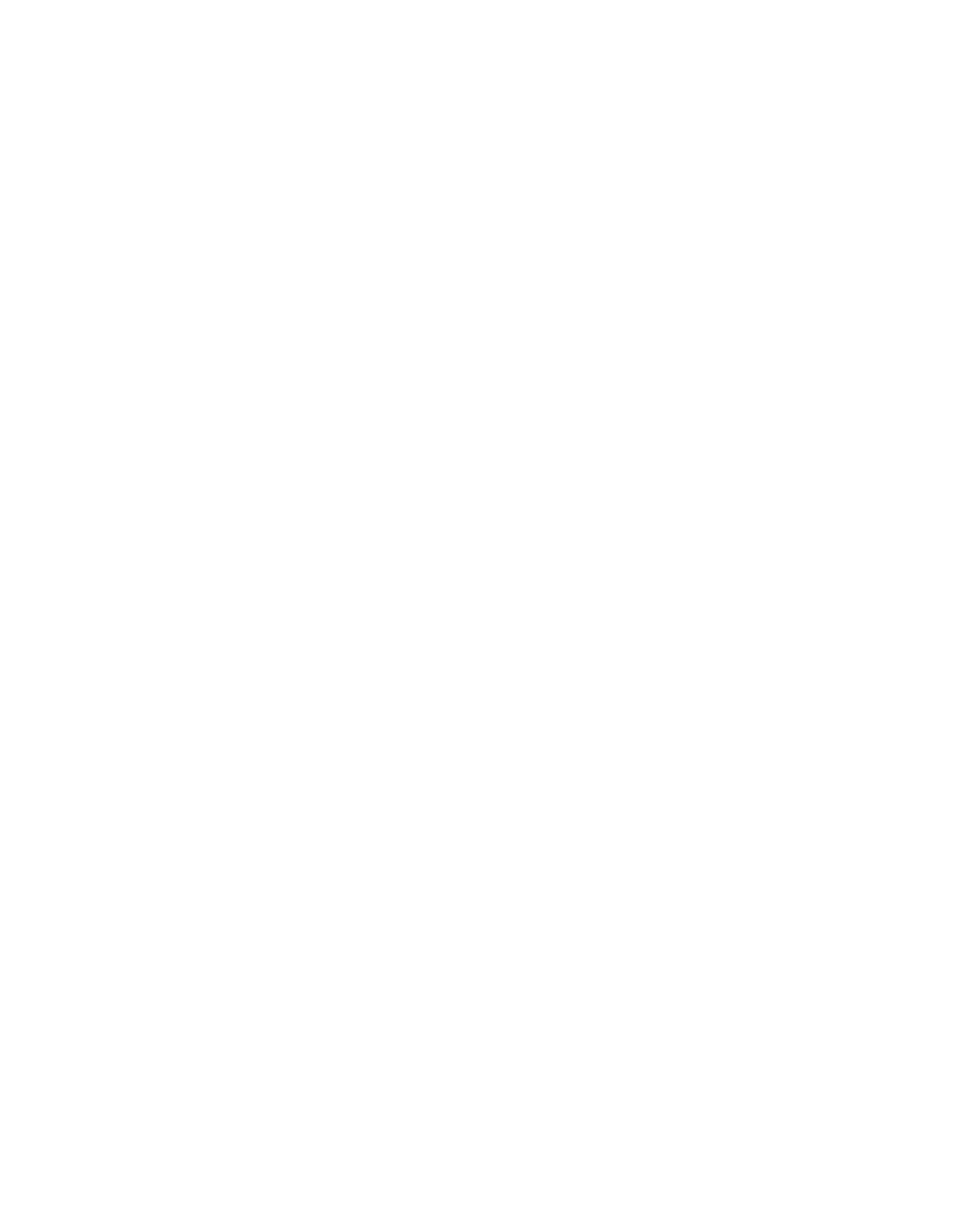# **CHAPTER 7 – PUBLIC UTILITIES**

## **Article 1 – Utilities Generally**

### **SECTION 7-101: VILLAGE POWERS; RATE SETTING**

The Village currently owns and operates a water supply and distribution system and a sanitary sewer disposal and treatment system. The Village has the right and power to tax assets and collect from its residents such tax, rent or rates for the use and benefit of the water used or supplied to them by the water system. The Village Board is authorized to establish by ordinance such rates for water and sewer service as may be deemed fair and reasonable. All such rates, taxes or rent shall be a lien upon the premises or real estate for which the same is used or supplied and such taxes, rents or rates shall be paid and collected and such lien enforced in such manner as the board shall by ordinance direct and provide. (Neb. Rev. Stat. §17-538)

#### **SECTION 7-102: BILLING AND COLLECTIONS**

 A. Utility bills shall be a joint bill for all utilities and shall be due and payable quarterly at the office of the village clerk. It shall be the duty of the clerk to compute or cause to be computed a joint utility bill each month according to the appropriate provisions of this article. It shall be the duty of all utilities customers to cause to be mailed or to present themselves monthly at the office of the village clerk and pay their bills in net cash for all charges properly itemized. The net amount shall be paid on or before the due date shown on utility bills each month and shall be deemed delinquent if not paid by the due date shown. Delinquent bills shall be subject to a delinquency fee and shall be subject to the provisions of this chapter.

 B. Accounts between consumers and the Village shall be kept by the utilities superintendent under such bookkeeping system as shall be provided by the chairman and Board of Trustees. A consumer's ledger shall be kept, with a separate account for each consumer, and shall be kept current.

 C. All bills for water service shall be due quarterly on the 10th day of each billing month and shall be payable at the office of the village clerk. Bills shall be delinquent on the 20th day of each of said billing months. If said bills are not paid when due, a 1.5% penalty shall be added to the consumer's bill for delinquency. Upon proper hearing and notice, the water service to said customer may be discontinued until said bill and all other charges due to the Village are paid. Other charges shall include, without limitation, the disconnect and reconnect fees set by the Village Board and placed on file in the office of the village clerk for public inspection.

#### **SECTION 7-103: LIEN**

In addition to all other remedies, if a customer shall for any reason remain indebted to the Village for utilities service furnished, such amount due, together with any rents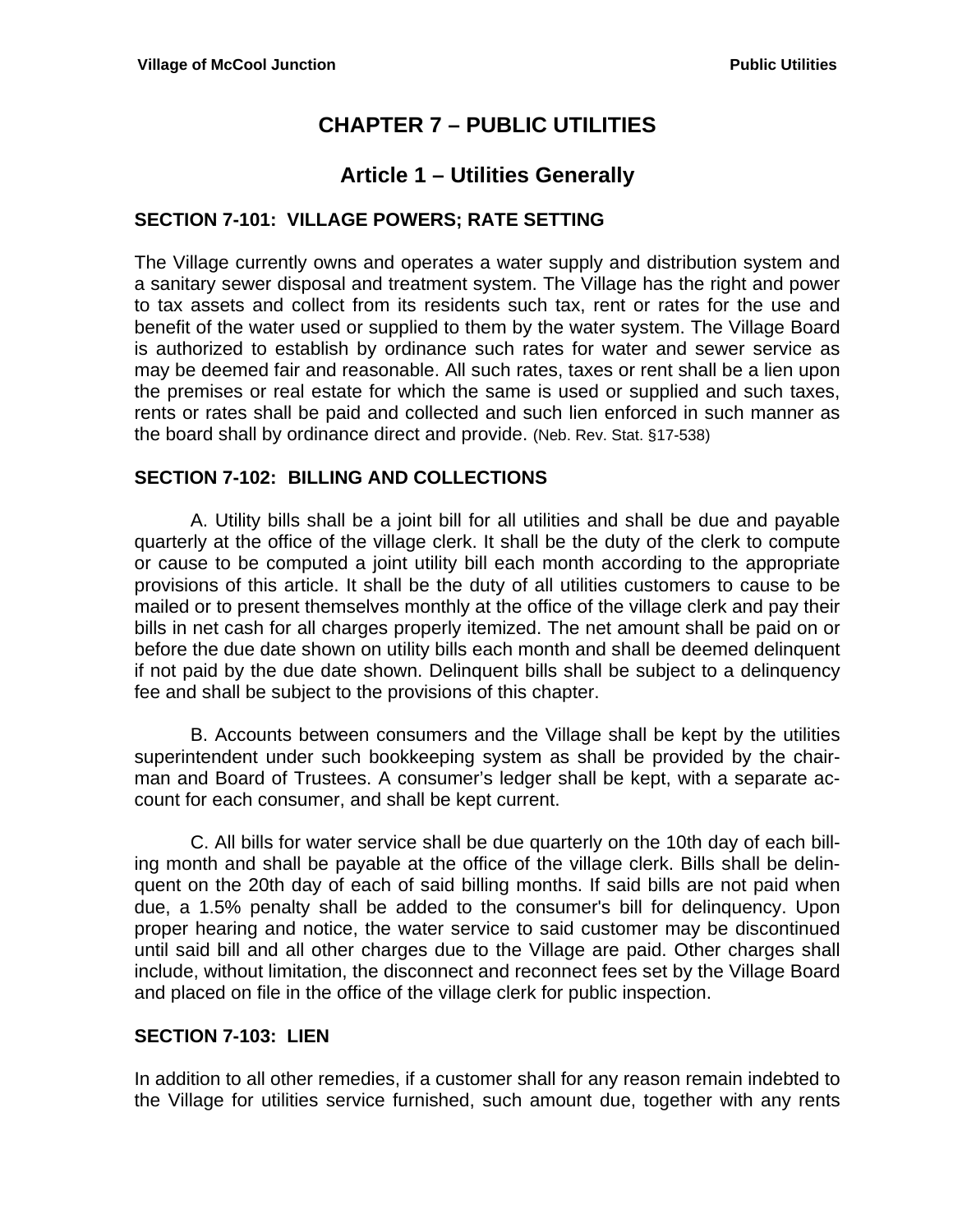and charges in arrears shall be considered a delinquent utility rent which is hereby declared to be a lien upon the real estate for which the same was furnished. The village clerk shall notify in writing or cause to be notified in writing, all owners of premises or their agents whenever their tenants or lessees are 60 days or more delinquent in the payment of the utilities rent. It shall be the duty of the utilities superintendent on June 1 of each year to report to the Village Board a list of all unpaid accounts due for utilities service, together with a description of the premises served. The report shall be examined, and if approved by the board, shall be certified by the village clerk to the county clerk to be collected as a special tax in the manner provided by law. (Neb. Rev. Stat. §17-538, 17-925.01, 18-503)

### **SECTION 7-104: DISCONTINUANCE OF SERVICE; NOTICE; PROCEDURE**

 A. No village utility shall discontinue service to any domestic subscriber for nonpayment of any due account unless such utility shall first give written notice by mail to any subscriber whose service is proposed to be terminated at least seven days prior to termination, weekends and holidays excluded. As to any subscriber who has previously been identified to the utility as a recipient of assistance from the Department of Social Services, such notice shall be by certified mail to the subscriber and to Social Services.

 B. Prior to the discontinuance of service to any domestic subscriber by a village utility, the domestic subscriber upon request shall be provided a conference with the Board of Trustees. The board has established procedures to resolve utility bills when a conference is requested by a domestic subscriber. Such procedures, three copies of which are on file in the office of the village clerk, are hereby incorporated by reference in addition to any amendments thereto and are made a part hereof as though set out in full. A copy of such procedures shall be furnished upon the request of any domestic subscriber. The Board of Trustees shall notify the domestic subscriber of the time, place, and date scheduled for such conference.

 C. This section shall not apply to any disconnections or interruptions of services made necessary by the Village for reasons of repair or maintenance or to protect the health or safety of the domestic subscriber or of the general public. (Neb. Rev. Stat. §70-1603, 70-1604)

#### **SECTION 7-105: DIVERSION OF SERVICES; UNAUTHORIZED RECONNECTION PROHIBITED; EVIDENCE**

 A. Any person who connects any instrument, device, or contrivance with any pipe supplying water without the knowledge and consent of the Village in such manner that any portion thereof may be supplied to any instrument by or at which the water may be consumed without passing through the meter provided for measuring or registering the amount or quantity passing through it, and any person who knowingly uses or knowingly permits the use of water obtained in the above-mentioned unauthorized ways, shall be deemed guilty of an offense.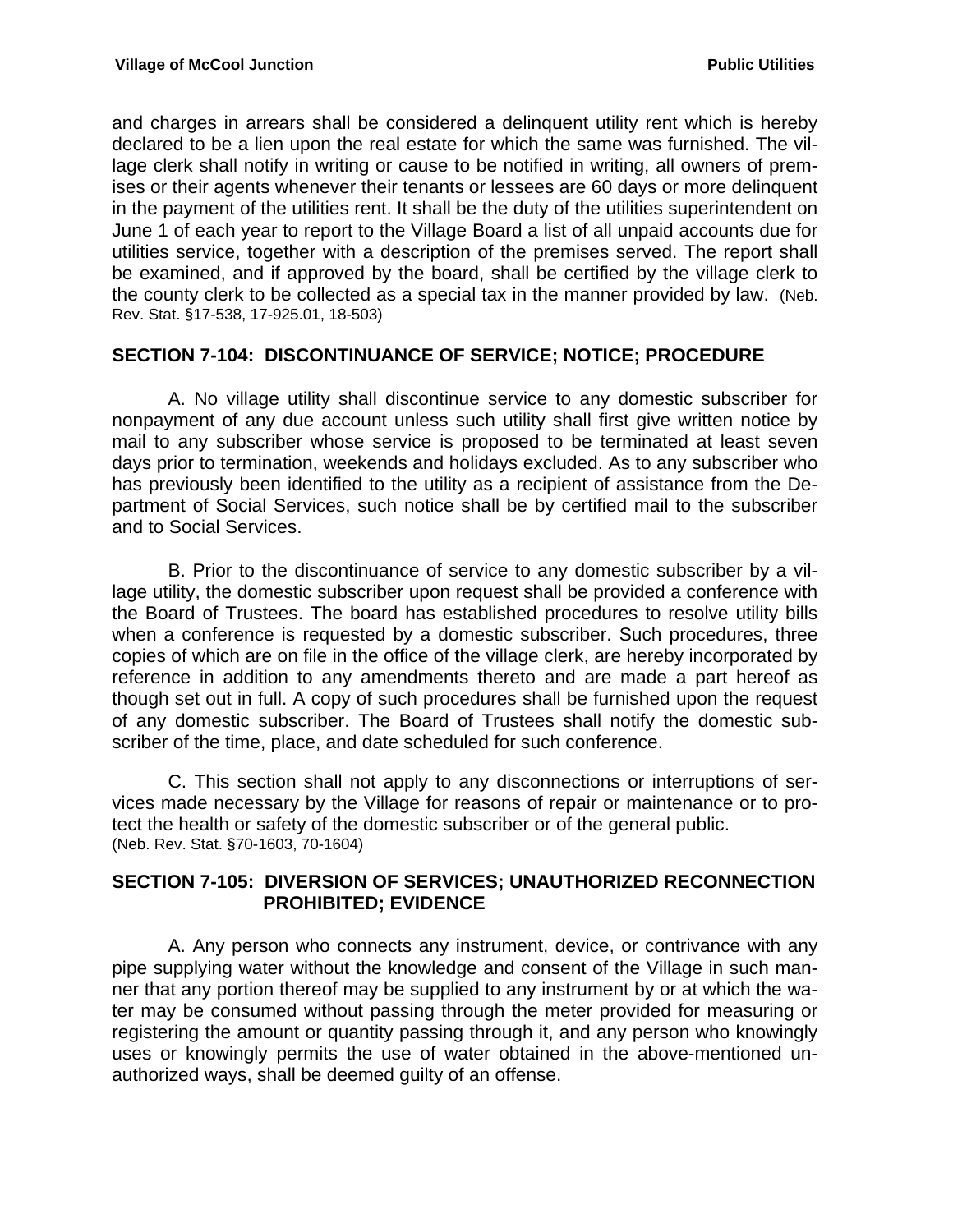B. Any person who willfully injures, alters, or by any instrument, device, or contrivance in any manner interferes with or obstructs the action or operation of any meter made or provided for measuring or registering the amount or water passing through it without the knowledge and consent of the Village shall be deemed guilty of an offense.

 C. When water service has been disconnected pursuant to Neb. Rev. Stat. §70-1601 to 70-1615, or Section 7-102 of this code, any person who reconnects such service without the knowledge and consent of the Village shall be deemed guilty of an offense.

 D. Proof of the existence of any pipe connection or reconnection or of any injury, alteration, or obstruction of a meter as provided in this section shall be taken as prima facie evidence of the guilt of the person in possession of the premises where such connection, reconnection, injury, alteration, or obstruction is proved to exist. (Neb. Rev. Stat. §25-21,275 through 25-21, 278, 28-515.02)

### **SECTION 7-106: DIVERSION OF SERVICES; PENALTY**

 A. The Village may bring a civil action for damages against any person who commits, authorizes, solicits, aids, abets or attempts bypassing or tampering when such act results in damages to a village utility. The Village may bring a civil action for damages pursuant to this section against any person receiving the benefit of utility service through means of bypassing or tampering.

 B. In any civil action brought pursuant to this section, the Village shall be entitled, upon proof of willful or intentional bypassing or tampering, to recover as damages:

- 1. The amount of actual damage or loss if such amount may be reasonably calculated; or
- 2. Liquidation damages of \$750.00 if the amount of actual damage or loss cannot be reasonably calculated.

 C. In addition to damage or loss under subdivision (B) (1) or (2), the Village may recover all reasonable expenses and costs incurred on account of the bypassing or tampering, including but not limited to disconnection, reconnection, service calls, equipment, costs of the suit and reasonable attorney's fees in cases within the scope of Neb. Rev. Stat. §25-1801.

 D. There shall be a rebuttable presumption that a tenant or occupant at any premises where bypassing or tampering is proven to exist caused or had knowledge of such bypassing or tampering if the tenant or occupant (1) had access to the part of the utility supply system on the premises where the bypassing or tampering is proven to exist and (2) was responsible or partially responsible for payment, either directly or indirectly, to the utility or to any other person for utility services to the premises.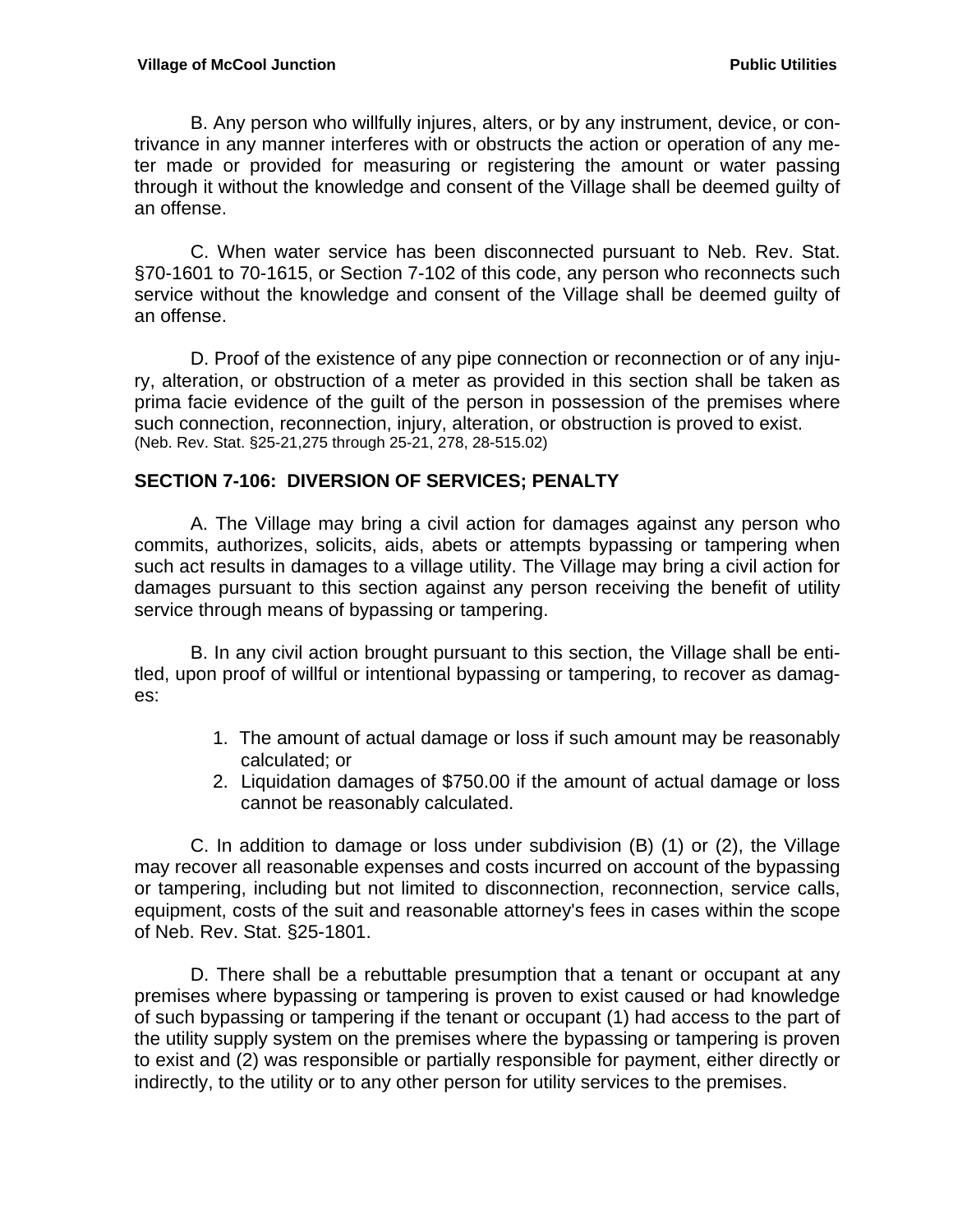#### **Village of McCool Junction** *Public Utilities* **<b>Public Utilities**

 E. There shall be a rebuttable presumption that a customer at any premises where bypassing or tampering is proven to exist caused or had knowledge of such bypassing or tampering if the customer controlled access to the part of the utility supply system on the premises where the bypassing or tampering was proven to exist.

 F. The remedies provided by this section shall be deemed to be supplemental and additional to powers conferred by existing laws, and the remedies provided in this section are in addition to and not in limitation of any other civil or criminal statutory or common law remedies.

(Neb. Rev. Stat. §25-21,276, 25-21,277)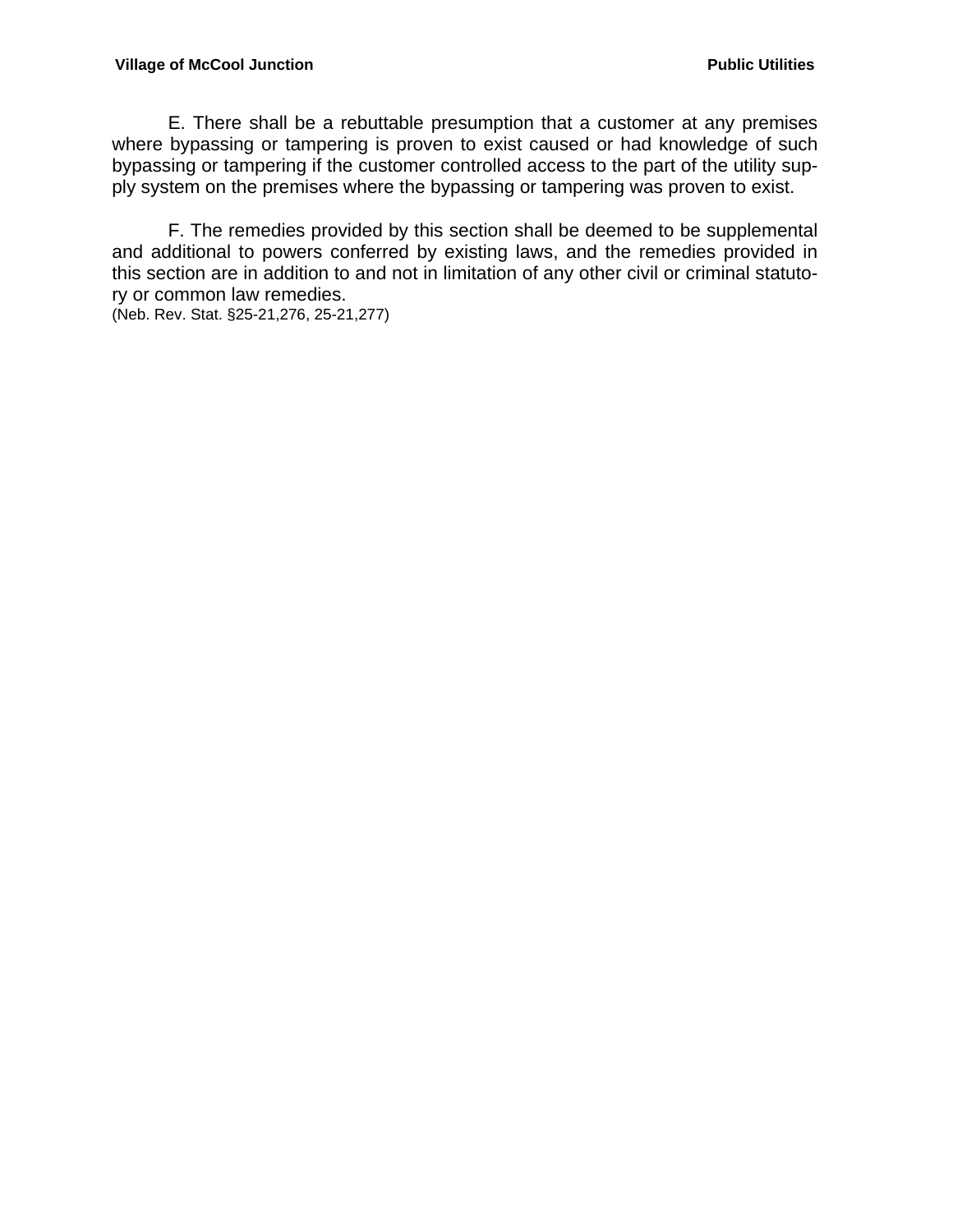## **Article 2 – Water Department**

#### **SECTION 7-201: OPERATION AND FUNDING**

 A. The Village owns and operates the Water Department through the utilities superintendent. The Village Board, for the purpose of defraying the cost of the care, management, and maintenance of the Water Department, may each year levy a tax not exceeding the maximum limit prescribed by state law on the actual valuation of all real estate and personal property within the corporate limits that is subject to taxation. The revenue from the said tax shall be known as the water fund and shall remain in the custody of the village treasurer.

 B. The utilities superintendent shall have the direct management and control of the Water Department and shall faithfully carry out the duties of his office. The superintendent shall have the authority to adopt rules and regulations for the sanitary and efficient management of the Water Department, subject to the supervision and review of the Village Board. The said board shall set the rates to be charged for services rendered by ordinance and shall file a copy of the rates in the office of the village clerk for public inspection during office hours. (Neb. Rev. Stat. §17-531, 17-534, 19-1305)

#### **SECTION 7-202: DEFINITIONS**

The following definitions shall be applied throughout this section. Where no definition is specified, the normal dictionary usage of the word shall apply.

"Main" is hereby defined to be any pipe other than a supply or service pipe that is used for the purpose of carrying water to and dispersing the same in the Village.

"Separate premises" is hereby defined to be more than one consumer procuring water from the same service or supply pipe. The second premises may be a separate dwelling, apartment, building, or structure used for a separate business.

"Service pipe" is hereby defined to be any pipe extending from the shut-off, stop box, or curb cock at or near the lot line to and beyond the property line of the consumer to the location on the premises where the water is to be dispersed.

"Supply pipe" is hereby defined to be any pipe tapped into a main and extending from there to a point at or near the lot line of the consumer's premises where the shut-off, stop box, or curb cock is located.

#### **SECTION 7-203: MANDATORY HOOKUP; PRIVATE NON-VILLAGE WELLS**

 A. All persons whose property is within 300 feet of a main that is now or may hereafter be laid shall be required, upon notice by the Village Board, to hook up with the village water system. Each building hereafter erected shall be connected with the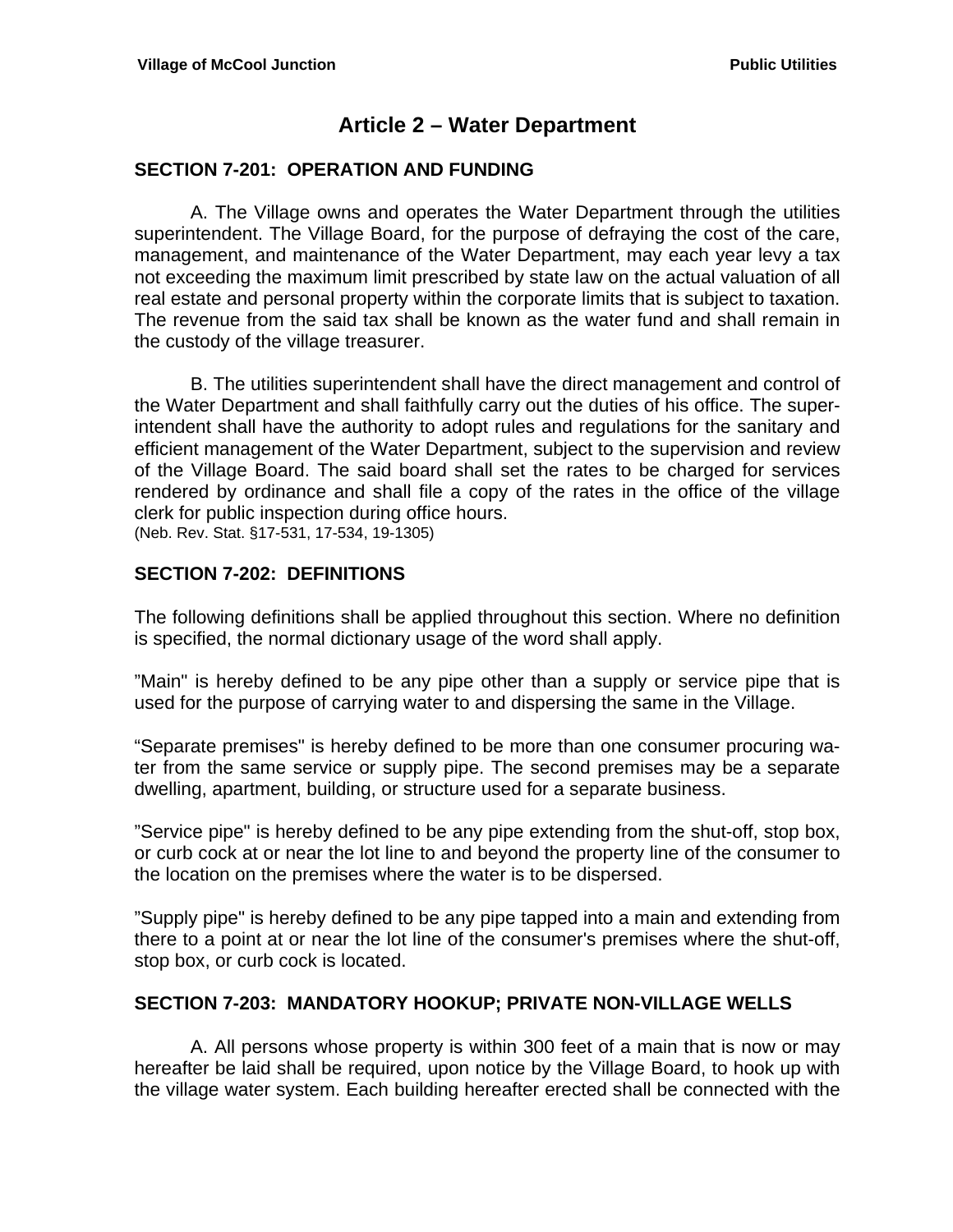water system at the time of its erection. In the event any owner, occupant or lessee shall neglect, fail or refuse within a period of ten days after the notice has been given to do so by regular mail or by publication in a newspaper in or of general circulation in the Village to make such connection, the Village Board shall have the power to cause the same to be done, to assess the cost thereof against the property and to collect the water bills in the manner provided for collection of other special taxes or assessments or to collect in the manner provided for the collection of water bills as provided herein.

 B. Private wells previously constructed and operating prior to the Village establishing its water system shall be permitted to operate, providing that such well complies with other existing, applicable ordinances and does not violate applicable State laws or regulations promulgated by the Nebraska Department of Health. (Neb. Rev. Stat. §17-537)

#### **SECTION 7-204: CONSUMER'S APPLICATION; SERVICE DEPOSIT; CONNECTION OUTSIDE CITY LIMITS**

 A. Every person or persons desiring a supply of water must make application therefor to the village clerk, who may require any applicant to make a service deposit in such amount as set by resolution by the Village Board and placed on file at the village office. Water shall not be supplied to any house or private service pipe except upon the order of the utilities superintendent, who shall require any applicant to pay a connection and inspection fee of \$100.00.

 B. The department shall not supply water service to any person outside the corporate limits without special permission from the Village Board; provided, the entire cost of laying mains, service pipe, and supply pipe shall be paid by the consumer. Nothing herein shall be construed to obligate the Village to provide water service to nonresidents.

(Neb. Rev. Stat. §17-537, 19-2701)

#### **SECTION 7-205: WATER CONTRACT; NOT TRANSFERABLE**

 A. The Village through its Water Department shall furnish water to persons within its corporate limits whose premises abut a street or alley in which a commercial main now is or may hereafter be laid. The Village may furnish water to persons within its corporate limits whose premises do not abut a street or alley in which a village commercial main is now or may hereafter be laid.

 B. The rules, regulations, and water rates set forth in this chapter shall be considered a part of every application hereafter made for water service and shall be considered a part of the contract between every consumer now or hereafter served. Without further formality, the making of application on the part of any applicant or the use or consumption of water service by any present consumer thereof and the furnishing of water service to said consumer shall constitute a contract between the consumer and the Village, to which said contract both parties are bound. If the con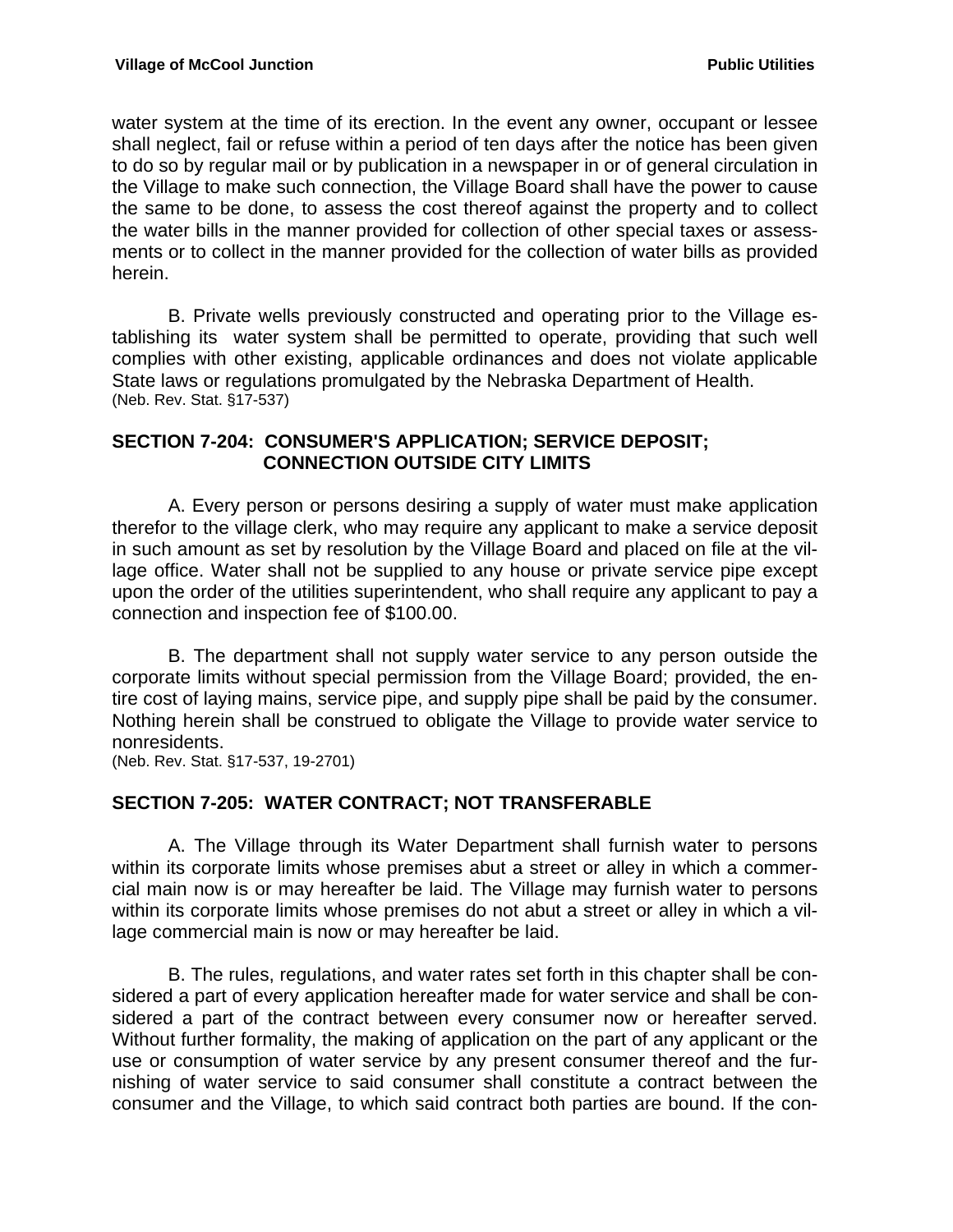sumer shall violate any of the provisions of said contract or any reasonable rules and regulations that the Village Board may hereafter adopt, the utilities superintendent or his agent may cut off or disconnect the water service from the building or premises or place of such violation. No further connection for water service to said building, premises, or place shall again be made save or except by order of said superintendent or his agent.

 C. Contracts for water service are not transferable. Any person wishing to change from one location to another shall make a new application and sign a new contract. If any consumer shall sell, dispose of, or move from the premises where service is furnished or if the said premises are destroyed by fire or other casualty, he or she shall at once inform the village clerk, who shall cause the water service to be shut off at the said premises. If the consumer should fail to give such notice, he or she shall be charged for water monthly until the utilities superintendent is otherwise advised of such circumstances.

(Neb. Rev. Stat. §17-537)

### **SECTION 7-206: PROHIBITION OF LEAD PIPES, SOLDER AND FLUX**

Any pipe, solders or flux used in the installation or repair of any residential or nonresidential building which is connected to the public water supply system shall be lead free. For purposes of this section, "lead free" shall mean (A) solders and flux, not more than .2% lead, and (B) pipe and pipe fittings, not more than 8% lead. (Neb. Rev. Stat. §71-5301) (Ord. No. 211, 10/3/88)

### **SECTION 7-207: WATER METERS REQUIRED; LAWFUL USE**

All municipal water use shall be metered as provided in this article. Municipal water shall not be utilized to irrigate crops or other agricultural products; provided, watering of gardens and lawns with municipal water shall be allowed.

### **SECTION 7-208: INSTALLATION; EXPENSE; TAP FEE**

The Village shall pay the cost of tapping the main, installing the meter, and providing fixtures and labor up to and including the stop box at the lot line of the customer. No person other than the utilities superintendent or his duly authorized agent shall tap the water main. The customer shall pay a connection and inspection fee set by resolution and on file at the village office. The customer shall at his or her own expense bring water service from the stop box and upon his own premises and shall employ a licensed plumber who shall install water service to the place of dispersement. The extension of commercial mains into unsupplied territory within the corporate limits may be made by means of water extension districts. (Neb. Rev. Stat. §17-542)

#### **SECTION 7-209: PLUMBERS**

Any plumber working on any of the pipes or appurtenances of the system of waterworks or to making any connection with or extension of the supply pipes of any con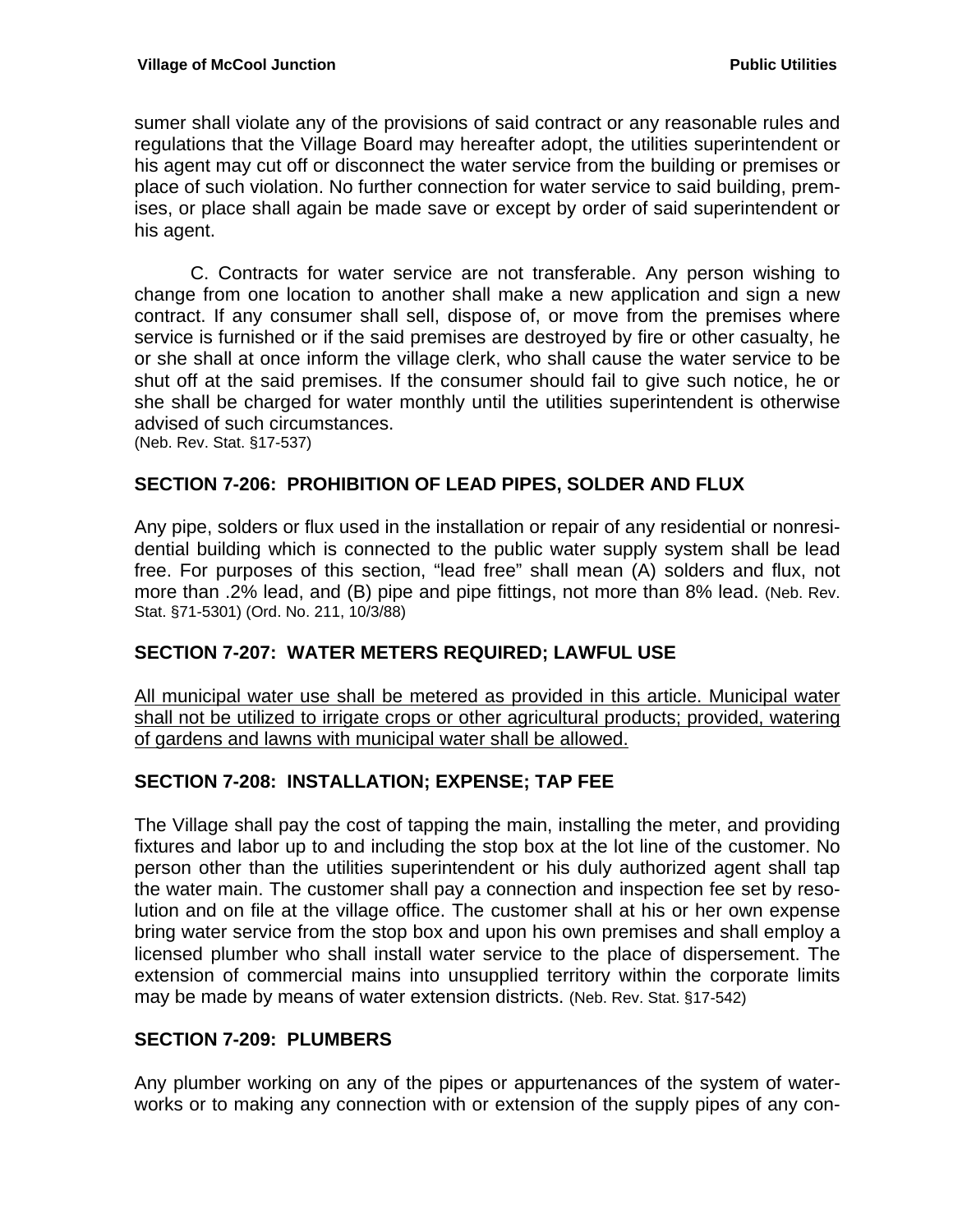sumer taking water from the said system shall comply with the requirements of the utilities superintendent. The said plumber's work shall be at all times subject to the inspection and approval of the superintendent, and it shall be unlawful to cover or conceal willfully any defective or unsatisfactory plumbing work. (Neb. Rev. Stat. §17-537)

### **SECTION 7-210: INSTALLATION OR REPAIR PROCEDURE**

In making excavations in streets, alleys, or sidewalks for the purpose of installing pipe or making repairs, the paving and earth must be removed and deposited in a manner that will be least inconvenient to the public and provide for adequate drainage. No person shall leave an excavation made in the street, alley, or sidewalk open at any time without a barricade and, during the night, warning lights. After service pipes are laid, the streets, alleys, and sidewalks shall be restored to good condition. If the excavation in any street, alley, or sidewalk is left open or unfinished for a period of 24 hours or more, the utilities superintendent shall have the duty to finish or correct the work and all expenses so incurred shall be charged to the consumer. (Neb. Rev. Stat. §17-537, 71-5301)

### **SECTION 7-211: WATER RATES**

A. The Village Board has the power and authority to fix the rates to be paid by the water consumers for the use of water from the Water Department. All such rates shall be set by ordinance and on file for public inspection at the office of the village clerk. All water consumers shall be liable for the minimum rate provided by ordinance unless and until a consumer shall, by written order, direct the utilities superintendent to shut off the water at the stop box, in which case he or she shall not be liable thereafter for water rental until the water is turned on again. (Neb. Rev. Stat. §17-540, 17-542)

 B. The tariff of rates hereby established shall be reviewed by the Board of Trustees not less than annually, and adjustments to said rates may be made periodically according to current use and actual operation and maintenance cost.

### **SECTION 7-212: BILLING AND COLLECTIONS**

The village clerk shall bill the consumers and collect all money received by the Village on the account of the Water Department and shall faithfully account for and pay to the village treasurer all revenue collected. Billing, collection and termination procedures are set forth in Sections 7-102 and 7-103. (Neb. Rev. Stat. §17-540)

#### **SECTION 7-213: REPAIRS AND MAINTENANCE**

Repairs to the service pipe shall be made by and at the expense of the customer. All other repairs to the property of the Water Department, including the meter, shall be made by the Village. All water meters shall be kept in repair by the Village at its expense. When meters are worn out, they shall be replaced and reset by the Village at its expense; provided, if the customer permits or allows a water meter to be damaged, injured, or destroyed through his or her own recklessness, carelessness or ne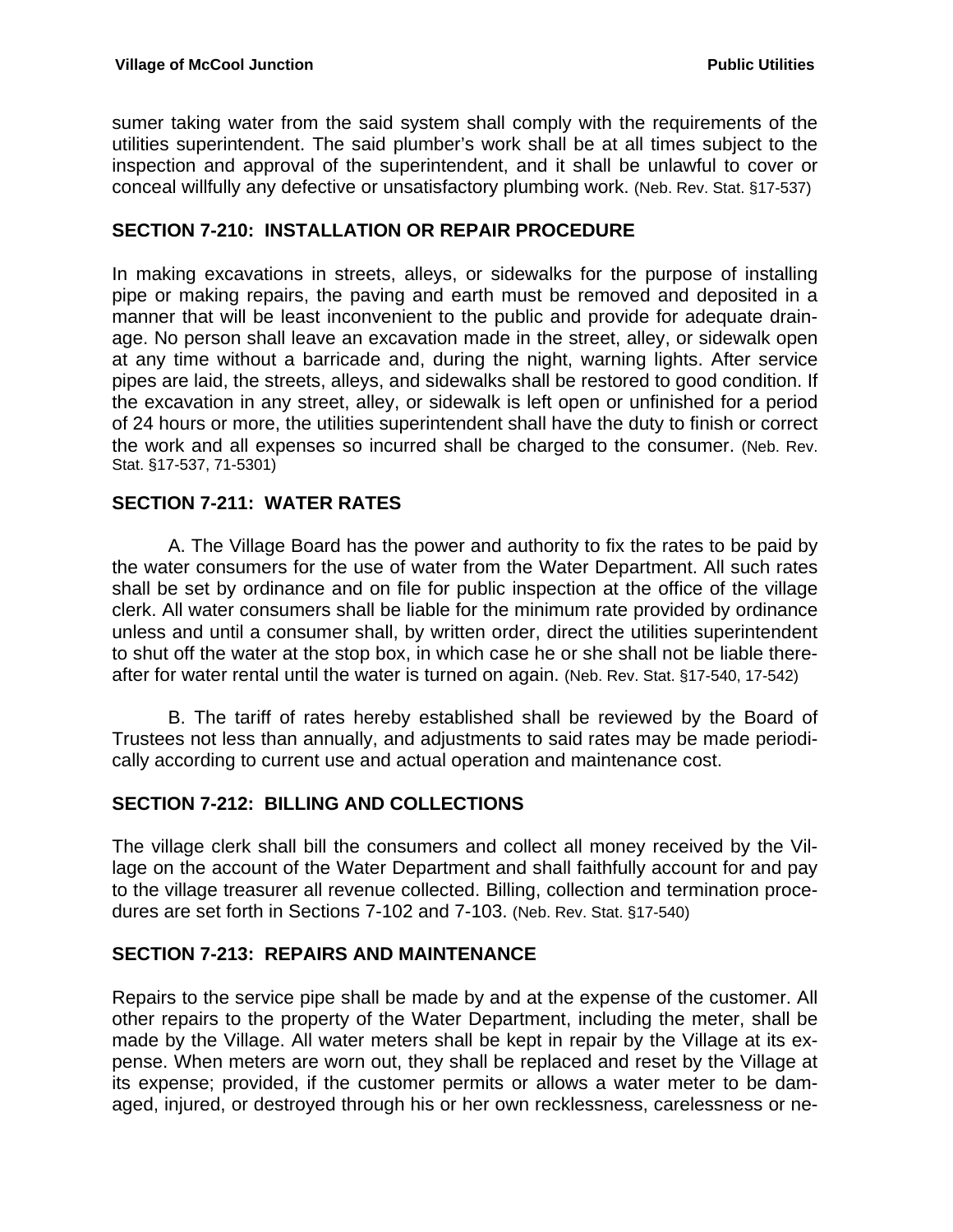glect so that it must be repaired or replaced, the utilities superintendent shall bill and collect from the customer the cost of such meter repair or replacement in the same manner as water rent is collected. Permitting a water meter to be damaged or destroyed by freezing shall always be considered negligence on the part of the customer. All meters shall be tested at the customer's request at his or her expense any reasonable number of times; provided, if the test shows the water meter to be running 2% or more fast, the expense of such test shall be borne by the Village. The Village reserves the right to test any water service meter at any time and if said meter is found to be beyond repair, the Village shall always have the right to place a new meter on the customer's water service fixtures at village expense. Should a consumer's meter fail to register properly, the customer shall be charged for water during the time the meter is out of repair on the basis of the monthly consumption during the same month of the preceding year; provided, if no such basis for comparison exists, the customer shall be charged such amount as may be reasonably fixed by the utilities superintendent. (Neb. Rev. Stat. §17-537)

### **SECTION 7-214: INSPECTIONS**

All installations or repairs of pipes require two inspections by the utilities superintendent: (A) when connections or repairs are completed and before the pipes are covered and (B) after the dirt work is completed and the service is restored. It is the customer's responsibility to notify the superintendent at the time the work is ready for each inspection. All installation shall be done under the supervision and strictly in accordance with the rules, regulations, and specifications prescribed for such installation by the superintendent; provided, the said rules, regulations, and specifications have been reviewed and approved by the Village Board. (Neb. Rev. Stat. §17-537)

#### **SECTION 7-215: RIGHT OF ENTRY FOR INSPECTION**

The utilities superintendent or his duly authorized agent shall have free access at any reasonable time to all parts of each premises and building to or in which water is delivered for the purpose of examining the pipes, fixtures, and other portions of the system to ascertain whether there is any disrepair or unnecessary waste of water. (Neb. Rev. Stat. §17-537)

#### **SECTION 7-216: SINGLE PREMISES**

No consumer shall supply water to other families or allow them to take water from his or her premises nor after water is supplied into a building shall any person make or employ a plumber or other person to make a tap or connection with the pipe upon the premises for alteration, extension, or attachment without the written permission of the utilities superintendent. (Neb. Rev. Stat. §17-537)

#### **SECTION 7-217: DESTRUCTION OF PROPERTY**

It shall be unlawful for any person to willfully or carelessly break, injure, or deface any building, machinery, apparatus, fixture, attachment, or appurtenance of the Water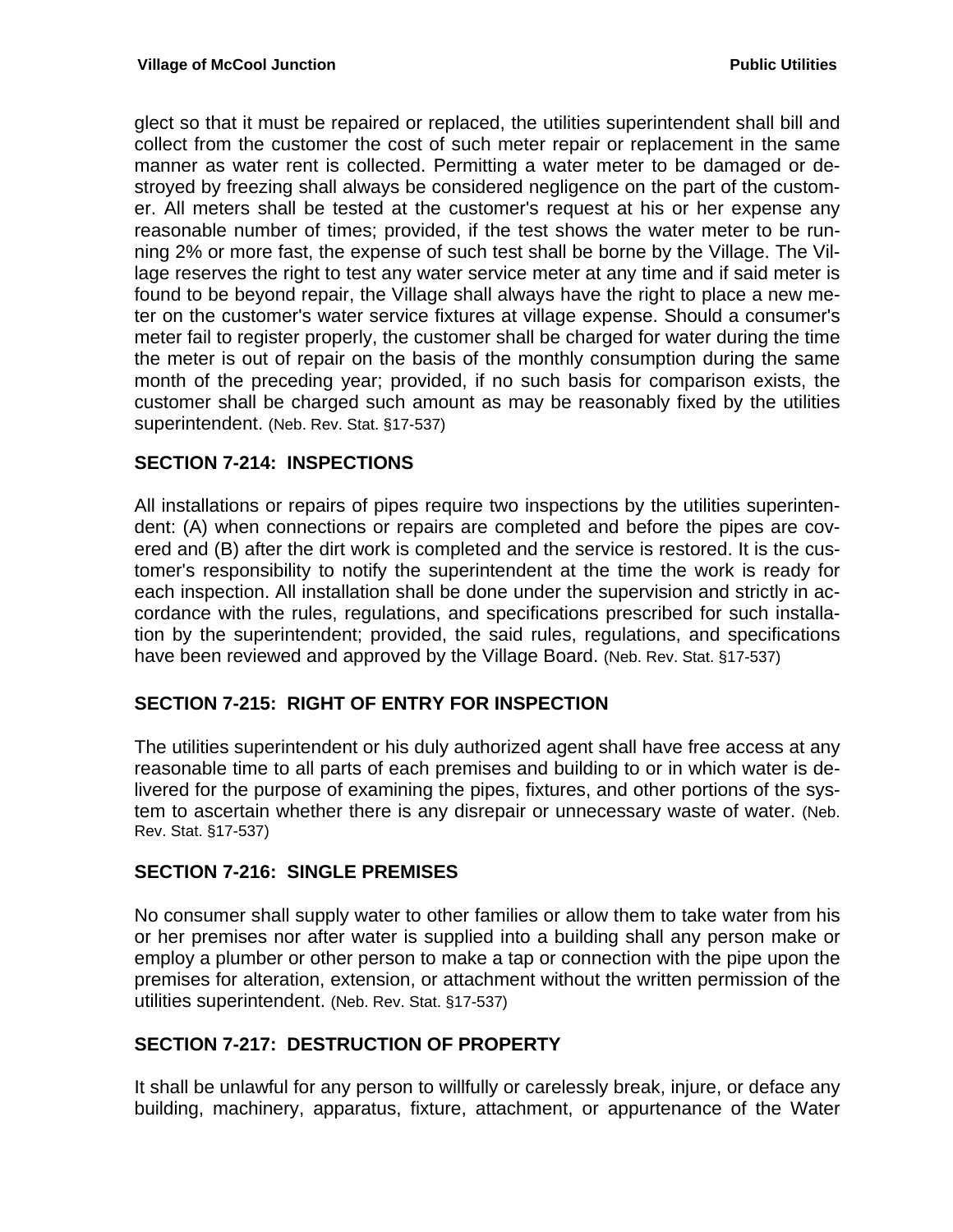Department. No person may deposit anything in a stop box or commit any act tending to obstruct or impair the intended use of any of the above-mentioned property without the written permission of the utilities superintendent.

### **SECTION 7-218: FIRE HYDRANTS**

All hydrants for the purpose of extinguishing fires are hereby declared to be public hydrants and it shall be unlawful for any person other than members of the Fire Department under the orders of the fire chief or the assistant chief or employees of the Water Department to open or attempt to open any of the hydrants and draw water from the same or in any manner to interfere with the hydrants.

### **SECTION 7-219: POLLUTION**

It shall be unlawful for any person to pollute or attempt to pollute any stream or source of water for the supply of the Water Department. (Neb. Rev. Stat. §17-536)

### **SECTION 7-220: FLUORIDE PROHIBITED**

No fluoride or fluoride compound shall be added to the water supply of the village.

## **SECTION 7-221: RESTRICTED USE**

The Village Board or the utilities superintendent may order a reduction in the use of water or shut off the water on any premises in the event of a water shortage due to fire, drought or other good and sufficient cause. The Village shall not be liable for any damages caused by shutting off the supply of water of any consumer while the system or any part thereof is undergoing repairs or when there is a shortage of water due to circumstances over which the Village has no control. (Neb. Rev. Stat. §17-537)

### **SECTION 7-222: BACKFLOW PREVENTION DEVICES; CUSTOMER INSTALLATION AND MAINTENANCE; TESTING**

 A. A customer of the Water Department may be required by the utilities superintendent to install and maintain a properly located backflow prevention device at his or her expense appropriate to the potential hazards set forth in Title 179, Nebraska Department of Health, and approved by the utilities superintendent.

 B. The customer shall make application to the utilities superintendent to install a required backflow prevention device on a form provided by the Village. The application shall contain at a minimum the name and address of the applicant, the type of potential hazard protection required, and the type of backflow device to be installed including brand and model number. The utilities superintendent shall approve or disapprove the application based on his opinion of whether such installation will protect the village water distribution system from potential backflow and backsiphonage hazards.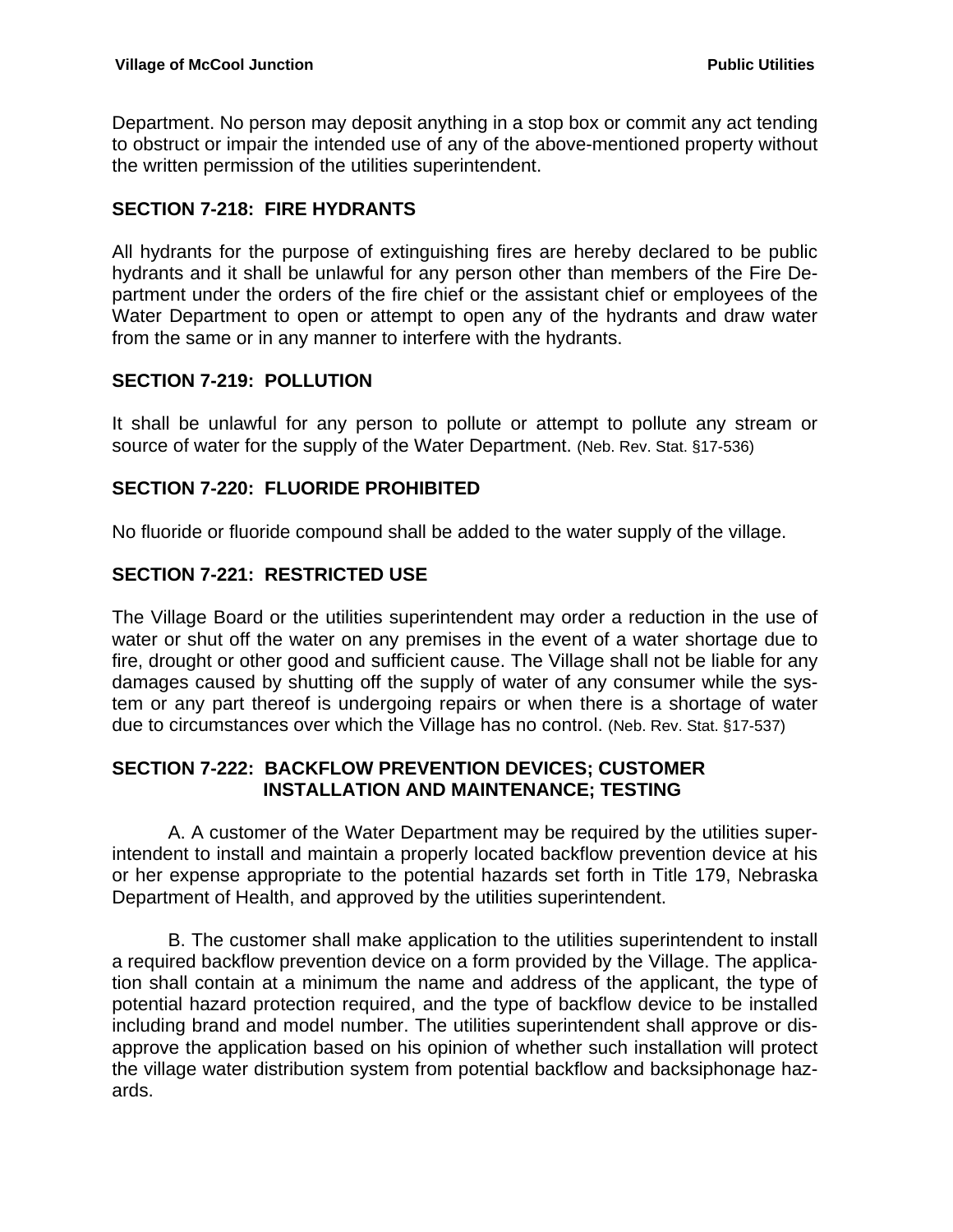C. The installation of the device shall be subject to all other sections of this code dealing with installation of plumbing, including the use of a plumber licensed by the Village, if applicable.

 D. Such customer shall also certify to the Village at least one time annually that the backflow prevention device has been tested by a Nebraska Department of Health Grade VI certified water operator, if the device is equipped with a test port. Such certification shall be made on a form available at the office of the village clerk.

E. All customers of the Water Department shall be required to report to the utilities superintendent at least every five years any potential cross-connections which may be on their premises.

 F. Any decision of the utilities superintendent may be appealed to the Village Board.

#### **SECTION 7-223: WELLS AND OTHER UNDERGROUND FACILITIES; DISTANCE FROM VILLAGE WATER SOURCES**

It shall be unlawful to cause pollution to or be in a position to cause pollution to the public water supply by willfully or carelessly allowing the following facilities, acts or events within the specified footage of any village public water supply well. The following facilities, acts or events shall be defined as nuisances for purposes of this subsection:

| Water well                                        | 1,000 feet |
|---------------------------------------------------|------------|
| Sewage lagoon                                     | 1,000 feet |
| Land application of village/industrial waste      |            |
| material                                          | 1,000 feet |
| Feedlot or feedlot runoff                         | 1,000 feet |
| Underground disposal system (septic system, etc.) | 500 feet   |
| Corral                                            | 500 feet   |
| Pit toilet, vault toilet                          | 500 feet   |
| Wastewater holding tank                           | 500 feet   |
| Sanitary landfill/dump                            | 500 feet   |
| Chemical or petroleum product storage             | 500 feet   |
| Sewage treatment plant                            | 500 feet   |
| Sewage wet well                                   | 500 feet   |
| Sanitary sewer connection                         | 100 feet   |
| Sanitary sewer manhole                            | 100 feet   |
| Sanitary sewer line                               | 50 feet    |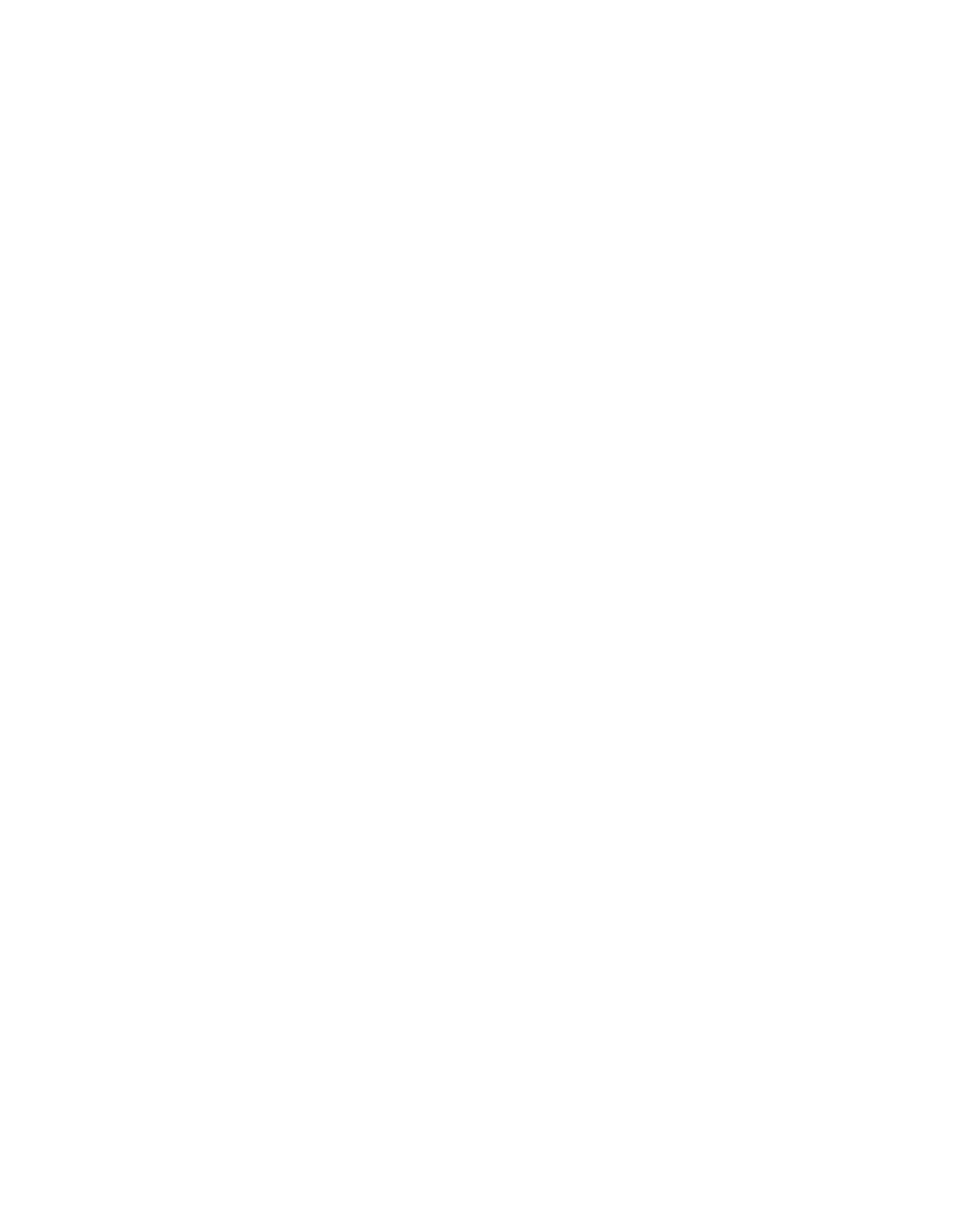## **Article 3 – Sewer Department**

#### **SECTION 7-301: OPERATION AND FUNDING**

A. The Village owns and operates the sewer system through the utilities superintendent. The Village Board, for the purpose of defraying the cost of the management and maintenance of the sewer system, may each year levy a tax not exceeding the maximum limit prescribed by state law on the actual valuation of all real estate and personal property within the corporate limits that is subject to taxation. The revenue from the said tax shall be known as the sewer maintenance fund.

B. The utilities superintendent shall have the direct management and control of the Sewer Department and shall faithfully carry out the duties of his office. He shall have the authority to adopt rules and regulations for the sanitary and efficient management of the department subject to the supervision and review of the Village Board. The said board shall set the rates to be charged for services rendered by ordinance and shall file a copy of the rates in the office of the village clerk for public inspection during office hours.

(Neb. Rev. Stat. §17-925.01)

### **SECTION 7-302: DEFINITIONS**

Unless the context specifically indicates otherwise, the meaning of terms used in this ordinance shall be as follows:

"BOD" (denoting biochemical oxygen demand) shall mean the quantity of oxygen utilized in the biochemical oxidation of organic matter under standard laboratory procedure in five days at 20° C, expressed in milligrams per liter.

"Building drain" shall mean that part of the lowest horizontal piping of a drainage system which receives the discharge from soil, waste, and other drainage pipes inside the walls of the building and conveys it to the building sewer beginning 5 feet outside the inner face of the building wall.

"Building or house sewer" shall mean and include that part of a house or building drainage system extending from the house or building drain to its connection with the main sewer.

"Combined sewer" shall mean a sewer receiving both surface runoff and sewage.

"Garbage" shall mean solid wastes from the domestic and commercial preparation, cooking and dispensing of food and from the handling, storage and sale of produce.

"Industrial wastes" shall mean the liquid wastes from industrial manufacturing processes, trade, or business, as district from sanitary sewage.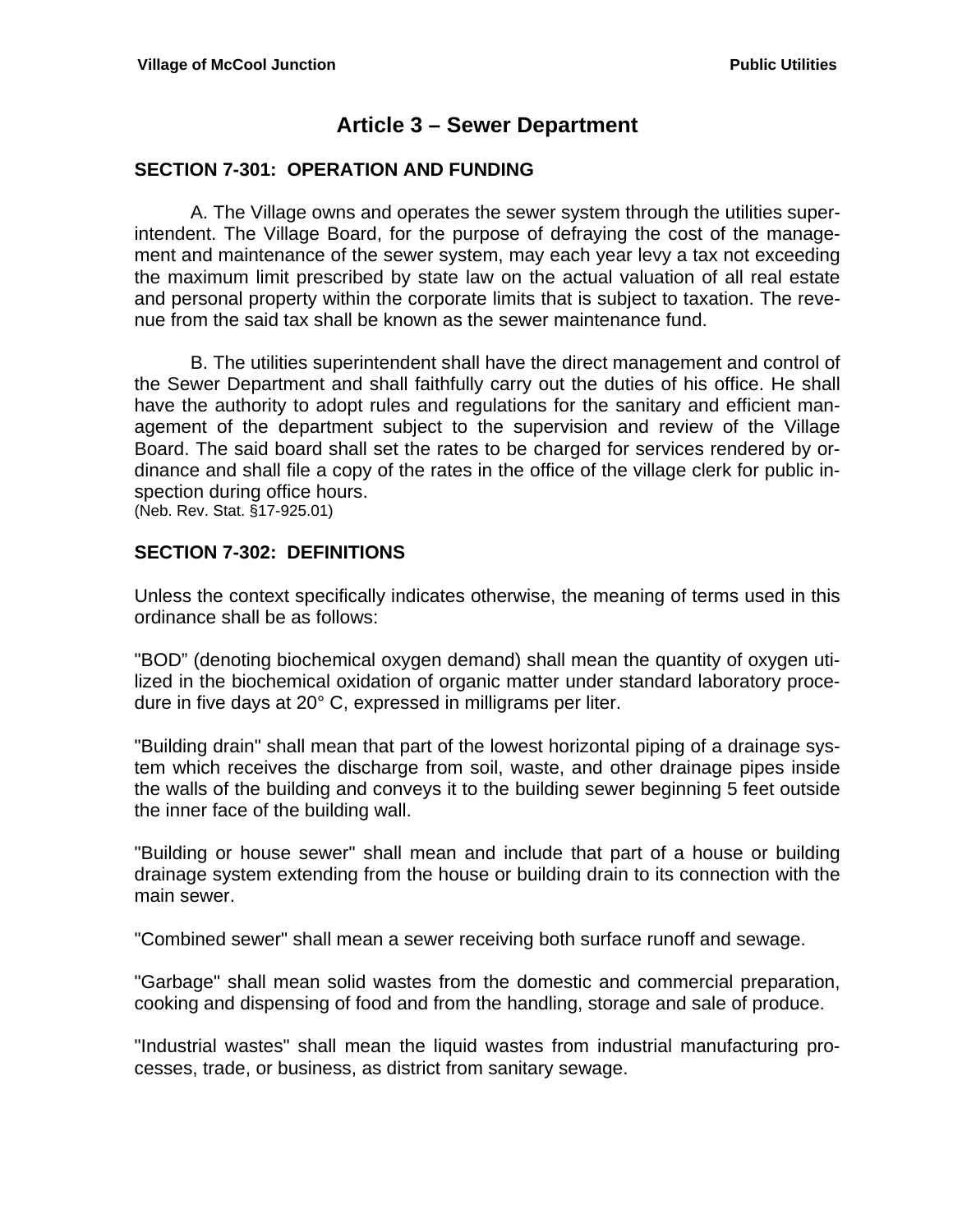"Natural outlet" shall mean any outlet into a watercourse, pond, ditch, lake, or other body of surface or groundwater.

"Person" shall mean any individual, firm, company, association, society, corporation, or group.

"pH" shall mean the logarithm of the reciprocal of the weight of hydrogen ions in grams per liter of solution.

"Public sewer" shall mean a sewer that is controlled by public authority.

"Sanitary sewer" shall mean a sewer that carries sewage and to which storm, surface, and ground waters are not intentionally admitted.

"Sewage" shall mean a combination of the water-carried wastes from residences, business buildings, institutions, and industrial establishments, together with such ground, surface, and storm waters as may be present.

"Sewage treatment plant" shall mean any arrangement of devices and structures used for treating sewage.

"Sewage works" shall mean all facilities for collecting, pumping, treating and disposing of sewage.

"Sewer" shall mean a pipe or conduit for carrying sewage.

"Sewer system" shall mean and include all facilities for collecting, pumping, treating, and disposing of sewage.

"Shall" is mandatory; "may" is permissive.

"Slug" shall mean any discharge of water, sewage, or industrial waste which in concentration of any given constituent or in quantity of flow exceeds more than five times the average 24-hour concentration or flows during normal operation for any period longer than 15 minutes.

"Suspended solids" shall mean solids that either float on the surface of or are in suspension in water, sewage, or other liquids and which are removable by laboratory filtering.

"Utilities superintendent" shall mean the utilities superintendent of the village sewage system or his authorized deputy, agent or representative.

"Watercourse" shall mean a channel in which a flow of water occurs, either continuously or intermittently.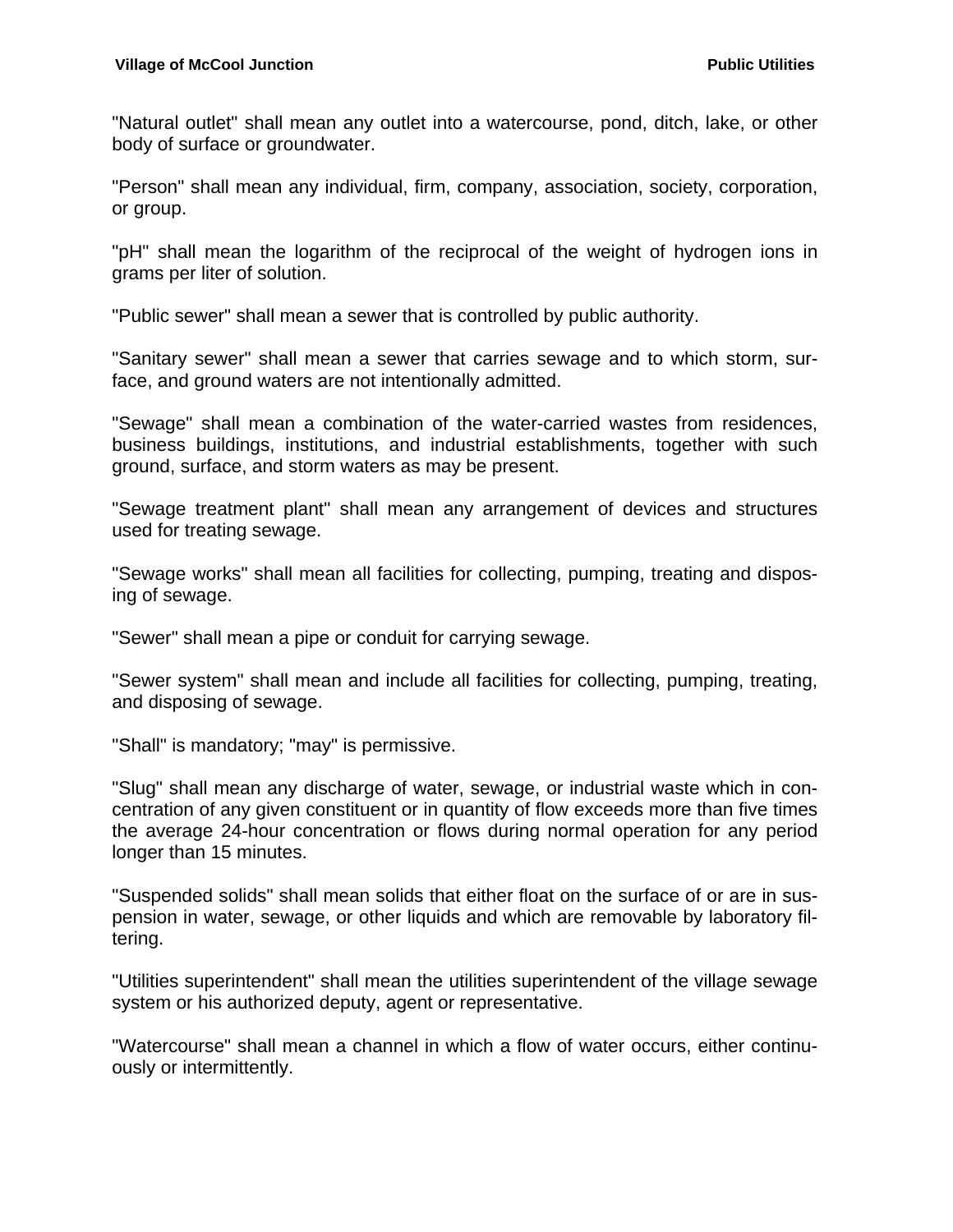#### **SECTION 7-303: UNLAWFUL DEPOSITS AND DISCHARGES; PROHIBITED FACILITIES**

A. It shall be unlawful for any person to place, deposit or permit to be deposited any human or animal excrement, garbage, or other objectionable waste in any unsanitary manner on public or private property within the Village, within two miles of the corporate limits thereof or in any area under the jurisdiction of said village.

B. It shall be unlawful to discharge to any natural outlet within the Village, within one mile of the corporate limits thereof or in any area under its jurisdiction any sewage or other polluted waters, except where suitable treatment has been provided in accordance with subsequent provisions of this article.

 C. Except as hereinafter provided, it shall be unlawful to construct or maintain any privy, privy vault, cesspool, or other facility intended or used for the disposal of sewage. Septic tanks may be installed as provided in Section 7-320.

#### **SECTION 7-304: MANDATORY HOOKUP**

 A. The owner of any house, building, or property used for human employment, recreation, or other purposes, situated within the Village and abutting on any street, alley, or right-of-way in which there is now located or may in the future be located a public sanitary sewer line of the Village, is hereby required at the owner's expense to install suitable toilet facilities therein and to connect such facilities directly with the said public sewer in accordance with the provisions of this article within 90 days after date of official notice to do so, provided that the said public sewer is within 300 feet of the property line.

 B. The Village may furnish water to persons within its corporate limits whose premises are property line is not within 300 feet of the said public sewer with permission from the Village Board, provided the entire cost of pipe and other installation charges shall be paid by such consumer. Nothing herein shall be construed to obligate the Village to provide sewer service to persons whose property line is not within 100 feet of the said public sewer.

C. In the event that any property owner, occupant, or lessee shall neglect, fail, or refuse to make such a connection with the public sewer within a period of 60 days after notice has been given to him or her to do so by registered mail or by publication in a newspaper in or of general circulation in the Village, the Village Board shall have the power to cause the same to be done, to assess the cost thereof against the property, and to collect the assessment thus made in the manner provided for collection of other special taxes and assessments.

### **SECTION 7-305: SERVICE TO NONRESIDENTS**

The department shall not supply sewer service to any person outside the corporate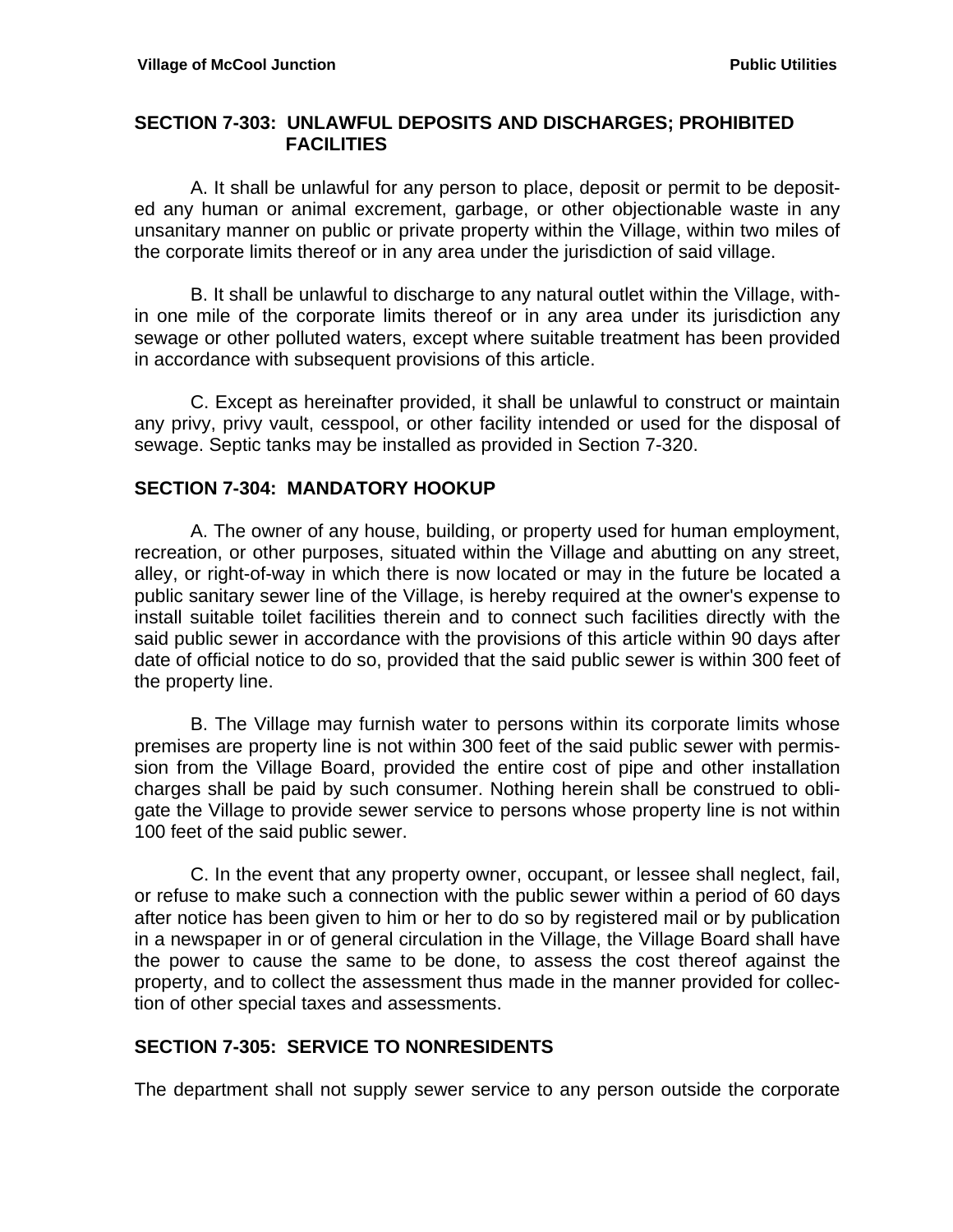limits without special permission from the Village Board; provided, the entire cost of pipe and other installation charges shall be paid by such consumer. Nothing herein shall be construed to obligate the Village to provide sewer service to nonresidents. (Neb. Rev. Stat. §19-2701)

#### **SECTION 7-306: APPLICATION FOR PERMIT; CLASSIFICATION**

A. No unauthorized person shall uncover, make any connections with or opening into, use, alter or disturb any public sewer or appurtenance thereof without first obtaining a written permit from the utilities superintendent. The permit application shall be supplemented by any plans, specifications, or other information considered pertinent in the judgment of the village clerk. Sewer service may not be supplied to any house or building except upon the order of the utilities superintendent. (Neb. Rev. Stat. §19-2701)

B. There shall be two classes of building sewer permits: (1) for residential and commercial service and (2) for service to establishments producing industrial wastes.

#### **SECTION 7-307: SEWER CONTRACT; NOT TRANSFERABLE**

A. The rules, regulations, and sewer rental rates hereinafter named in this section shall be considered a part of every application hereafter made for sewer service and shall be considered a part of the contract between every customer now or hereafter served.

B. The making of the application on the part of any applicant or the use of sewer service by present customers thereof shall constitute a contract between the customer and the Village to which said contract both parties are bound. If the customer shall violate any of the provisions of said contract or any reasonable rules and regulation that the Village Board may hereafter adopt, the utilities superintendent or his agent may cut off or disconnect the water service from the building or premises of such violation. No further connection for water service to said building or premises shall again be made save or except by order of the superintendent or his agent.

 C. Contracts for sewer service are not transferable. Any person wishing to change from one location to another shall make a new application and sign a new contract. If any customer shall move from the premises where service is furnished or if the said premises are destroyed by fire or other casualty, he or she shall at once inform the utilities superintendent. If the customer should fail to give notice, he or she shall be charged for that period of time until the official in charge of sewers is otherwise advised of such circumstances.

(Neb. Rev. Stat. §18-503)

#### **SECTION 7-308: INSTALLATION EXPENSE**

 A. The Village will furnish, at its expense, the necessary labor and material to install the connecting unit to be attached to the main or lateral sewer line.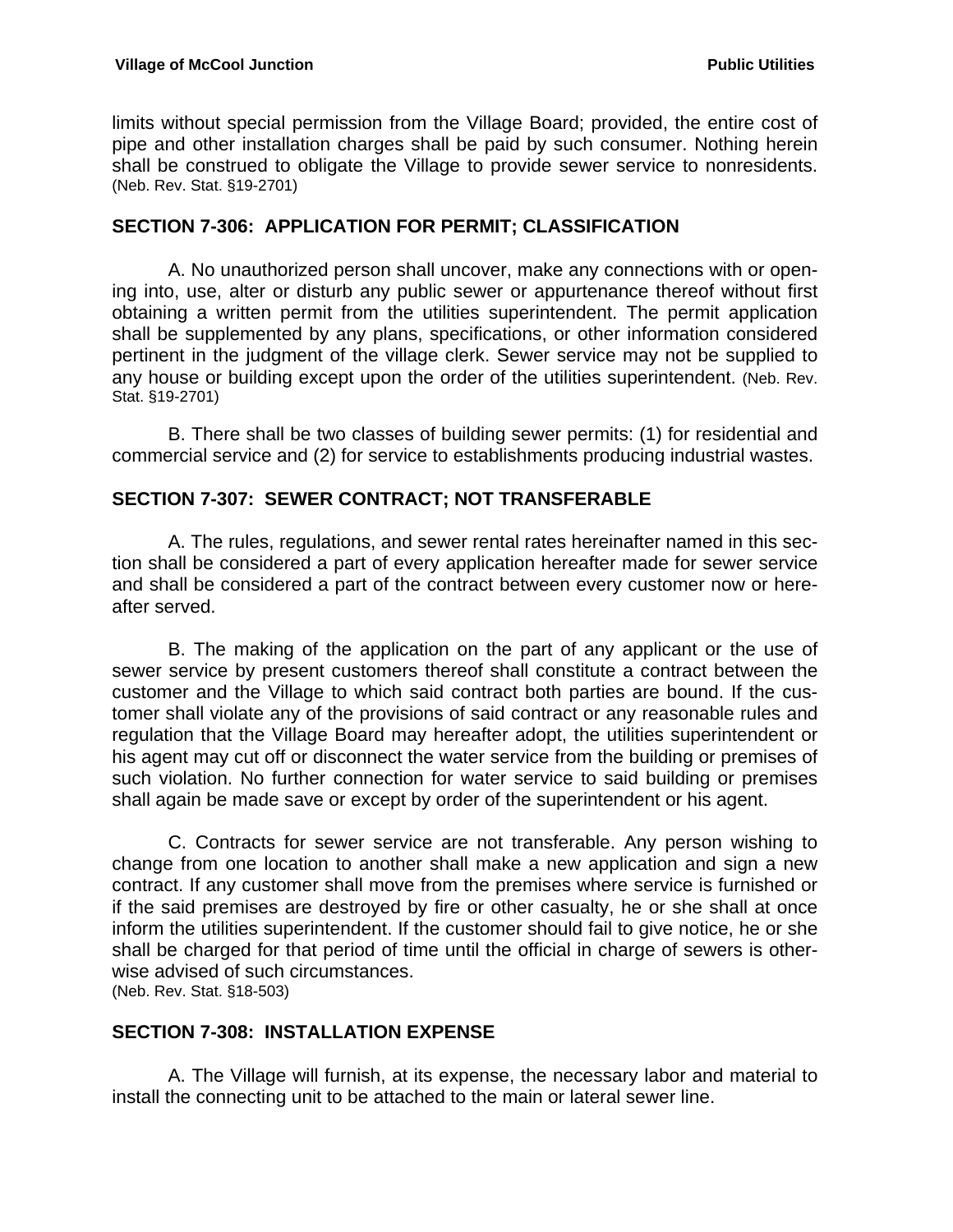B. All costs and expense incidental to the installation and connection of the building sewer shall be borne by the owner. The owner shall indemnify the Village from any loss or damage that may directly or indirectly be occasioned by the installation of the building sewer.

 C. The customer, upon approval of his or her application for sewer service, shall pay a connection and inspection fee as set by resolution and on file for public inspection at the office of the village clerk before beginning installation. The utilities superintendent, in his discretion, may direct the customer to hire a plumber to tap the main. The customer shall then be required to pay the expense of procuring the materials required as well as any services of a plumber and shall pay all other costs of installation.

(Neb. Rev. Stat. §18-503)

#### **SECTION 7-309: USE OF EXISTING SEWERS**

Old building sewers and drains may be used in connection with new buildings or new plumbing only when they are found, on examination by the utilities superintendent, to conform in all respects to the requirements governing new sewers and drains. If the old work is found defective or otherwise unsatisfactory, the superintendent shall notify the owner to make the necessary changes to conform to the provisions of the village code.

#### **SECTION 7-310: INSTALLATION OR REPAIR; PROCEDURE**

A. All installation of any part of the sewerage system shall be done under the supervision of the utilities superintendent and strictly in accordance with the rules, regulations, and specifications on file with the village clerk and prescribed for such installation by the village engineer, provided that the said rules, regulations, and specifications have been reviewed and approved by the Village Board.

B. Where the material proposed to be used for sewerage system installation or repairs is not among those on file in the clerk's office, a determination shall be made and expense paid using the same procedures as prescribed for determinations of materials for water mains, supply lines and service lines.

C. In making excavations in streets, alleys, or sidewalks for the purpose of installing pipe or making repairs, the paving, stones, and earth must be removed and deposited in a manner that will occasion the least inconvenience to the public and provide for adequate drainage. No person shall leave an excavation made in the street, alley, or sidewalk open at any time without a barricade and, during the night, warning lights.

 D. After the house sewer is laid, the public ways and property shall be restored to good condition. If the excavation in the public ways and property is left open or unfinished for a period of 24 hours or more, the utilities superintendent shall have the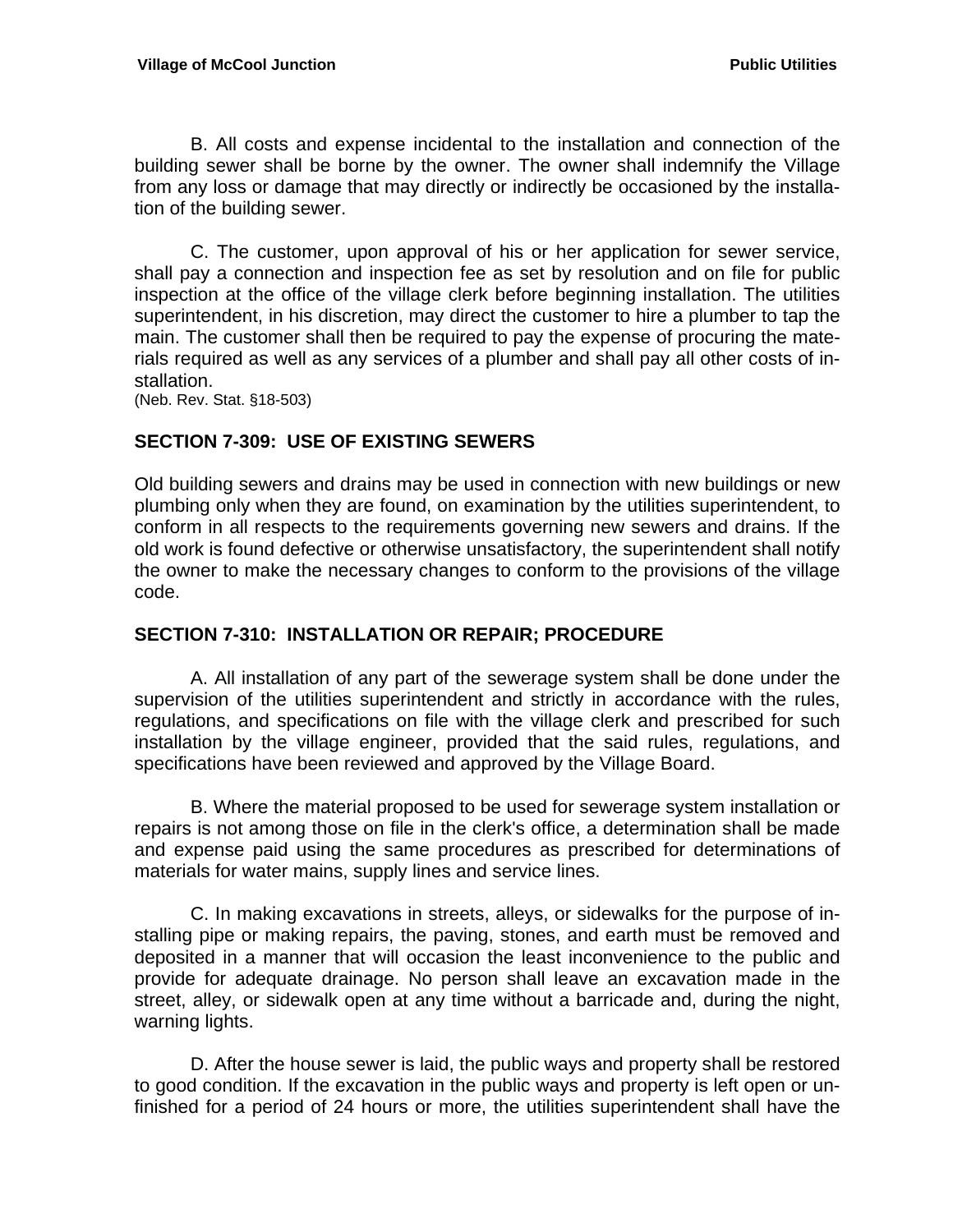duty to finish or correct the work and all expenses so incurred shall be charged to the owner, occupant, or lessee of the property.

 E. All installations or repairs of pipes require two inspections by the utilities superintendent: (1) when connections or repairs are complete and before the pipes are covered, and (2) after the dirt work is completed and the service restored. It is the customer's responsibility to notify the superintendent at the time the work is ready for each inspection.

(Neb. Rev. Stat. §18-503)

### **SECTION 7-311: PLUMBERS**

The plumber who connects with the public sewer system shall be held responsible for any damage to the sewers or the public ways and property. Said plumber shall restore all excavated streets to the complete satisfaction of the utilities superintendent and make good any settlement of the ground or pavement caused by such excavation.

### **SECTION 7-312: DIRECT CONNECTION; SPECIFIC CONDITIONS**

A separate and independent building sewer shall be provided for every building. Where one building stands at the rear of another on an interior lot and no private sewer is available or can be constructed to the rear building through an adjoining alley, court, yard, or driveway, the building sewer from the front building may be extended to the rear building and the whole considered as one building sewer but the Village does not and will not assume any obligation or responsibility for damage caused by or resulting from any such single connection aforementioned. (Neb. Rev. Stat. §18-503)

#### **SECTION 7-313: FEE STRUCTURE; CLASSIFICATION**

For the purpose of rental fees, the Village Board may classify the customers of the sewer department, provided that such classifications are reasonable and do not discriminate unlawfully against any consumer or group of consumers. (Neb. Rev. Stat. §17- 925.02)

#### **SECTION 7-314: SEWER RATES**

A. Customers of the Sewer Department shall be charged a flat rate based on water usage for the use of sewer service. Rates shall be set by ordinance by the Village Board and on file at the office of the village clerk for public inspection. (Neb. Rev. Stat. §18-509)

B. In addition, the ordinance on file with the village clerk shall provide for the following surcharges:

1. A high-strength waste surcharge established for pollutant levels (BOD,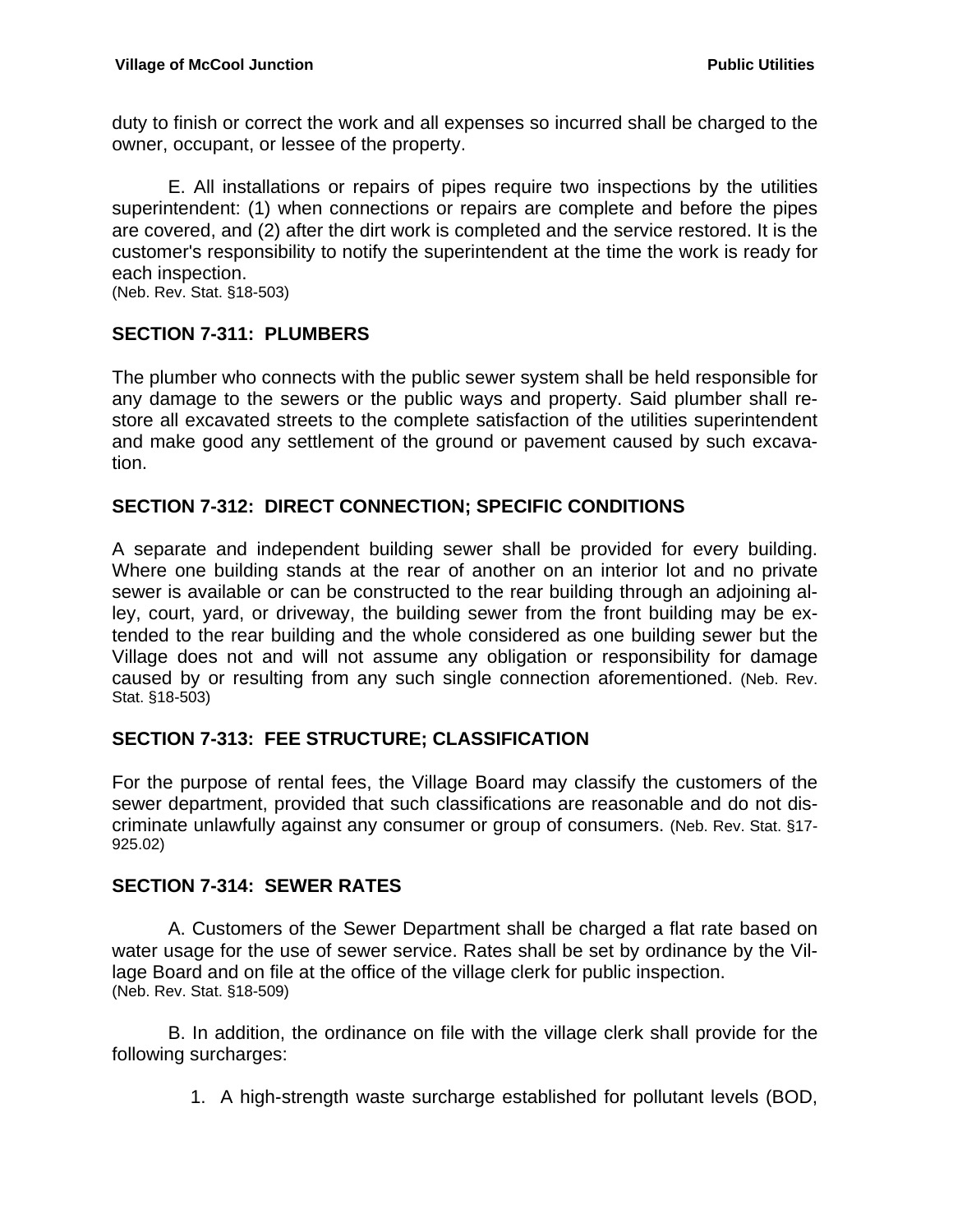SS, etc.) which exceed the levels contained in the domestic strength wastewater of the service area. The surcharge shall be expressed as a formula with a per unit charge established for each applicable pollutant. (See Appendix B of 40 CFR 35.900)

2. The authority and intent shall be established to require each user discharging any toxic pollutants to pay the increased costs of managing the effluent or the sludge of the treatment works resulting from such discharge.

### **SECTION 7-315: SURCHARGES**

In addition to other elements of the total user charge system, the ordinance on file with the village clerk shall provide for the following surcharges:

A. A high strength waste surcharge established for pollutant levels (BOD, SS, etc.) which exceed the levels contained in the domestic strength wastewater of the service area. The surcharge shall be expressed as a formula with a per unit charge established for each applicable pollutant. (See Appendix B of 40 CFR 35.900)

B. The authority and intent shall be established to require each user discharging any toxic pollutants to pay the increased costs of managing the effluent or the sludge of the treatment works resulting from such discharge.

#### **SECTION 7-316: USER CHARGE REVIEW**

The Village Board shall review, at Ieast annually, the user charge system and revise the charges, if necessary, to accomplish the following:

A. Maintain the proportional distribution of operation, maintenance and replacement (OM&R) costs among users and user classes;

B. Generate adequate revenues to pay the costs of OM&R;

C. Apply excess revenues collected from a class of users to the costs of OM&R attributable to that class for the next year and adjust the rates accordingly.

### **SECTION 7-317: SEWER MAINTENANCE FUND**

The operation, maintenance and replacement (0M&R) portion of the total sewer user charges shall be deposited in a non-lapsing sewer maintenance fund or set of funds, and the revenues so deposited will be used only for the purposes of defraying the OM&R costs of the treatment works. Funds transferred from other revenue sources to meet temporary shortages in the OM&R accounts shall be refunded following an appropriate adjustment in the user charges for OM&R the sewer maintenance fund will have a minimum of two primary accounts: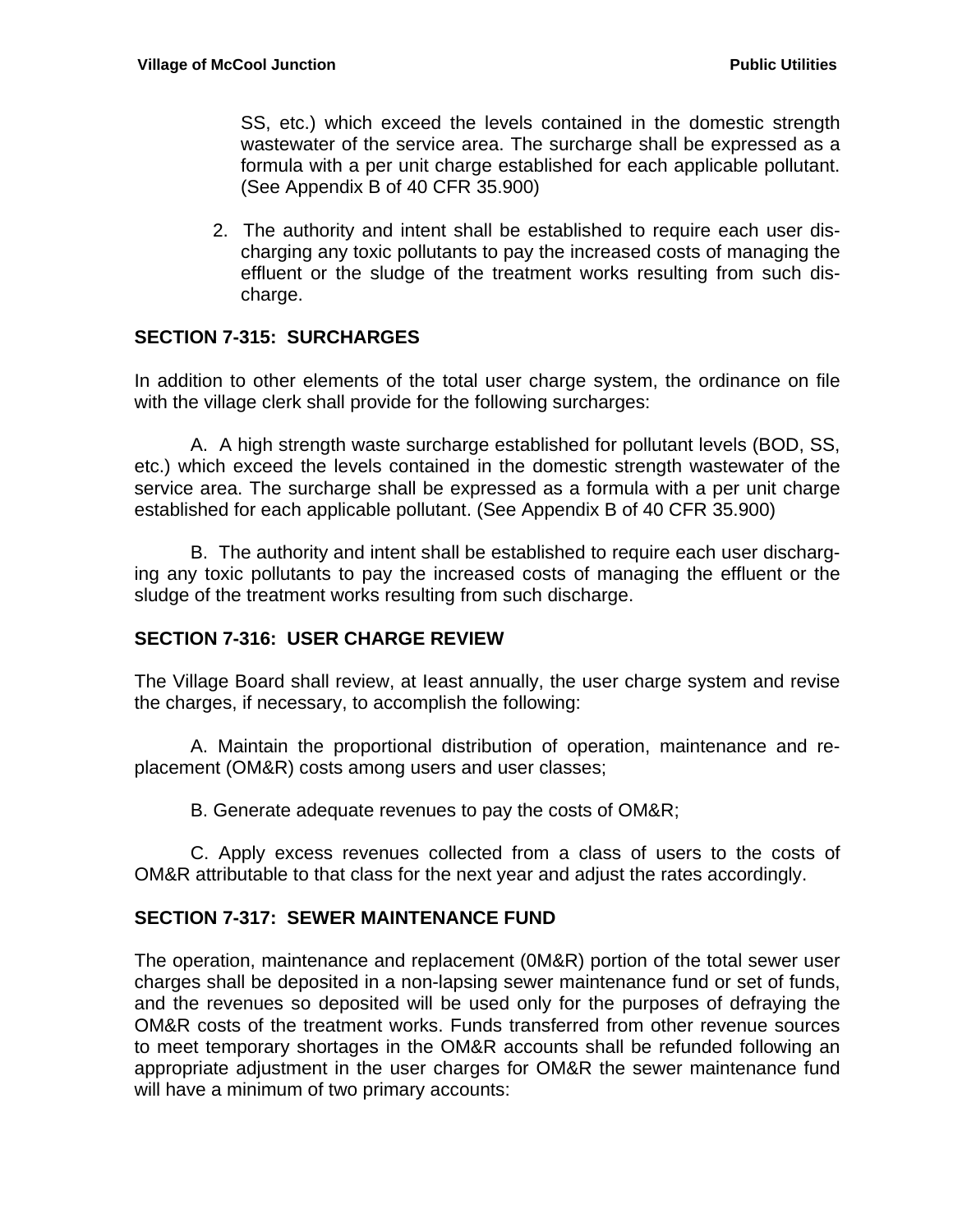A. An O&M account with provision for carry-over of the fiscal year-end balance to meet the overall O&M costs in the subsequent fiscal year; and

B. A non-lapsing sinking fund for replacement costs which accrues funds through deposits made at least annually from OM&R use charge revenues. The deposits shall provide adequate revenues to meet the "replacement" needs of the treatment works over its service life and shall be used for no other purpose. For purposes of maintaining said fund on a perpetual basis, the Village shall budget a sum of money not less than 20% of its annual projected operation and maintenance budget for the sewer treatment works. Fiscal yearend balances in the non-lapsing sinking fund will be carried over to the same fund in the subsequent year.

### **SECTION 7-318: USER NOTIFICATION**

Each user will be notified, at least annually, with a regular bill, of the rate and that portion of the user charges ad valorem taxes which are attributable to wastewater treatment.

### **SECTION 7-319: BILLING AND COLLECTIONS**

The village clerk shall bill the consumers and collect all money received by the Village on the account of the Sewer Department and shall faithfully account for and pay to the village treasurer all revenue collected. Billing, collection and termination procedures are set forth in Sections 7-102 and 7-103. (Neb. Rev. Stat. §17-540)

### **SECTION 7-320: REPAIRS AND REPLACEMENT**

 A. The Village shall repair or replace all pipe constituting major sewer mains. It shall be the responsibility of the customer to repair or replace all other sewer pipe and appurtenances from the main to and including the customer's property. All replacements and repairs made by the customer shall be done in the manner and with the materials approved by the utilities superintendent provided the same have been previously approved by the Village Board.

 B. The village clerk shall give the property owner notice by registered letter or certified mail, directed to the last known address of such owner or the agent of such owner, directing the repair or replacement of such connection line. If within 30 days of mailing such notice the property owner fails or neglects to cause such repairs or replacements to be made, the utilities superintendent shall complete the work and charge the cost of such repairs or replacement to the customer. (Neb. Rev. Stat. §18-1748)

## **SECTION 7-321: MANHOLES**

Entrance into a manhole or opening for any purpose except by authorized persons is hereby prohibited. It shall be unlawful to deposit or cause to be deposited in any re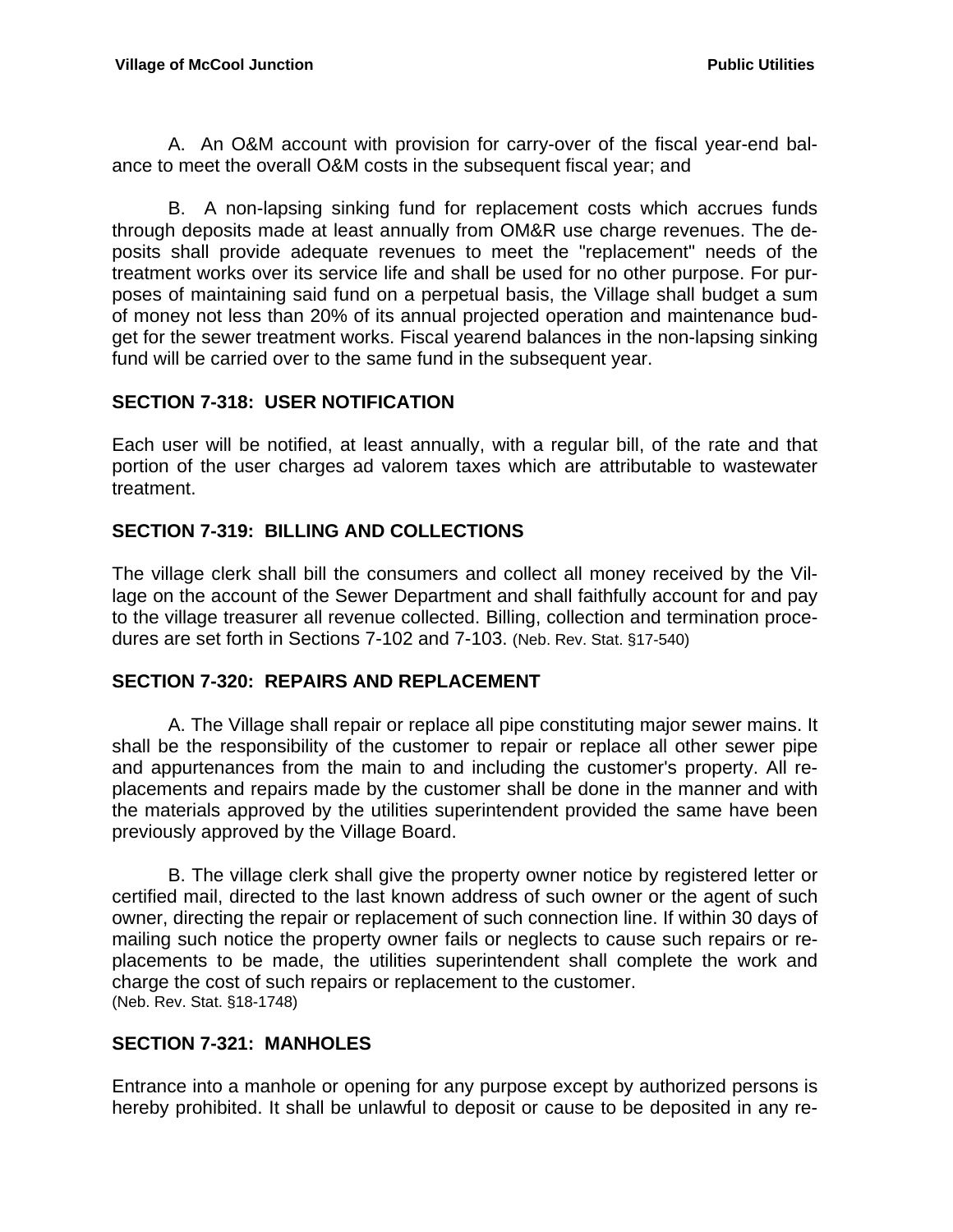ceptacle connected with the sewer system any substance which is not the usual and natural waste carried by the sewer system.

#### **SECTION 7-322: DESTRUCTION OF PROPERTY**

No person or persons shall maliciously, willfully or negligently break, damage, destroy, uncover, deface or tamper with any structure, appurtenance or equipment which is part of the wastewater facilities. Any person or persons violating this provision shall be subject to immediate arrest under charge of disorderly conduct.

#### **SECTION 7-323: PRIVATE SEWAGE DISPOSAL; PERMIT**

 A. Where a public sanitary or combined sewer is not available under the provisions herein, the building sewer shall be connected to a private sewage disposal system complying with the provisions of this article.

 B. Before commencement of construction of a private sewage disposal system, the owner shall first obtain a written permit signed by the utilities superintendent. The application for such permit shall be made on a form furnished by the Village, which the applicant shall supplement by any plans, specifications, and other information as are deemed necessary by the superintendent. A permit and inspection fee of \$5.00 shall be paid to the Village at the time the application is filed.

 C. A permit for a private sewage disposal system shall not become effective until the installation is completed to the satisfaction of the utilities superintendent. He shall be allowed to inspect the work at any stage of construction and, in any event, the applicant for the permit shall notify the superintendent when the work is ready for final inspection and before any underground portions are covered. The inspection shall be made within 48 hours of the receipt of notice by the superintendent.

 D. The type, capacities, location and layout of a private sewage disposal system shall comply with the Nebraska Department of Environmental Quality Title 124 *Rules and Regulations for the Design, Operation and Maintenance of Septic Tank Systems*.

 E. At such time as a public sewer becomes available to a property served by a private sewage disposal system, a direct connection shall be made to the public sewer in compliance with this chapter within 60 days and the private sewage system shall be abandoned in accordance with Title 124 as provided in subsection (D).

 F. The owner shall operate and maintain the private sewage disposal facilities in a sanitary manner at all times at no expense to the Village.

 G. No statement contained in this section shall be construed to interfere with any additional requirements that may be imposed by the health officer.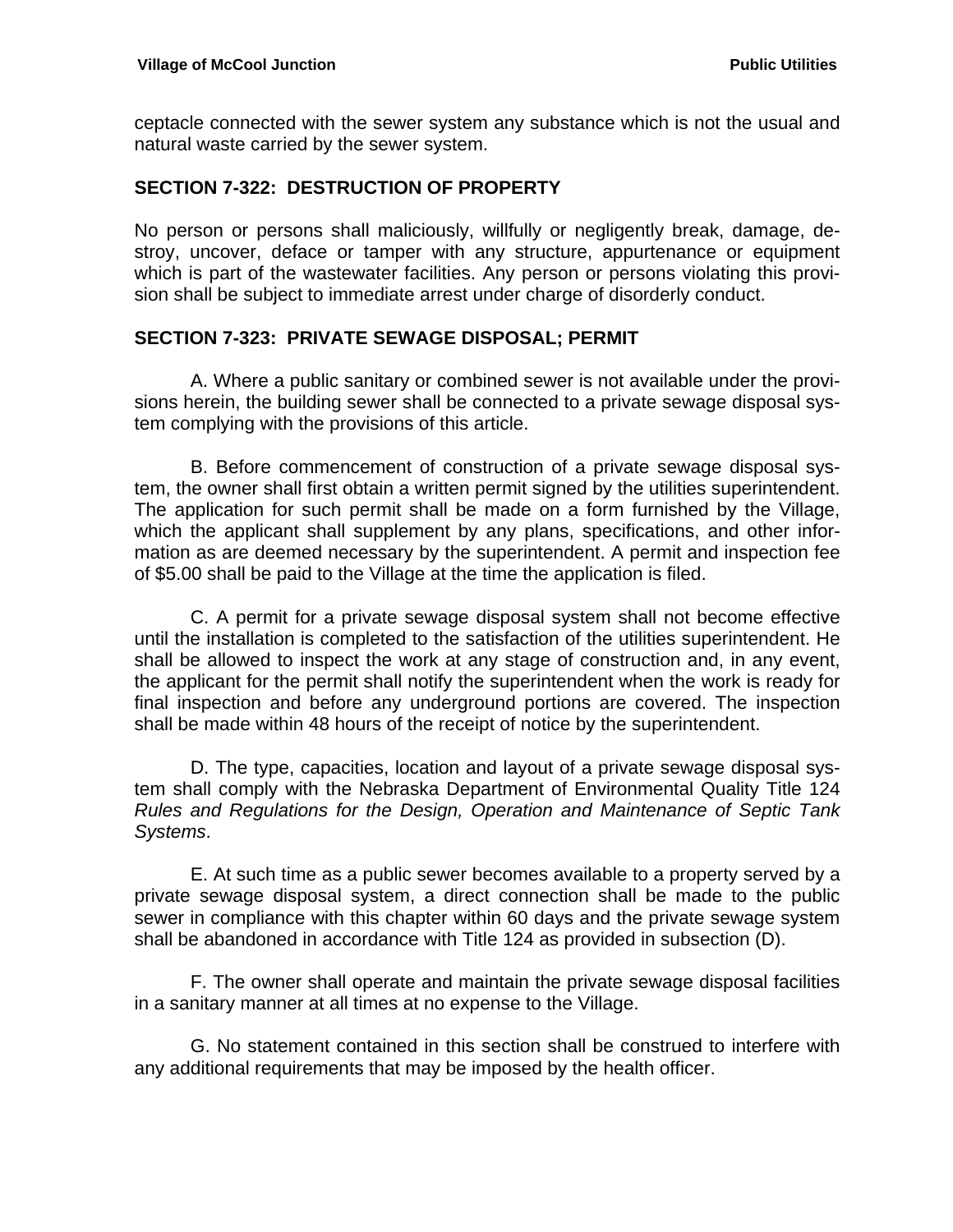#### **SECTION 7-324: DISCHARGE OF WATERS; PROHIBITED**

It shall be unlawful for any person to discharge or cause to be discharged any storm water, surface water, ground water, roof runoff surface drainage or polluted industrial process waters into the sanitary sewer. Storm waters and all other unpolluted drainage shall be discharged to such sewers as are specifically designated as combined sewers or storm sewers or to a natural outlet approved by the utilities superintendent. Industrial cooling water or unpolluted process water may be discharged, on approval of the superintendent, to a storm sewer, combined sewer or natural outlet. The contributor of any identifiable discharge of polluted water to the sanitary sewer system shall be held responsible for reimbursing the Village for such costs, which shall be determined by the superintendent with the approval of the Village Board.

### **SECTION 7-325: HAZARDOUS DISCHARGES; PROHIBITED**

No person shall discharge or cause to be discharged any of the following-described waters or wastes to any public sewers:

 A. Any gasoline, benzene, naphtha, fuel oil, or other flammable or explosive liquid, solid, or gas.

 B. Any waters or wastes containing toxic or poisonous solids, liquids, or gases in sufficient quantity, either singly or by interaction with other wastes, to injure or interfere with any sewage treatment process, constitute a hazard to humans or animals, create a public nuisance, or create any hazard in the receiving waters of the sewage treatment plant, including but not limited to cyanides in waters of the sewage treatment plant, including but not limited to cyanides in excess of 2 mg/I as CN in the wastes as discharged to the public sewer.

 C. Any waters or wastes having a pH lower than 5.5 or having any other corrosive property capable of causing damage or hazard to structures, equipment, and personnel of the sewage works.

 D. Solid or viscous substances in quantities or of such size as to be capable of causing obstruction to the flow in sewers, or other interference with the proper operation of the sewage works such as but not limited to ashes, cinders, sand, mud, straw, shavings, metal, glass, rags, feathers, tar, plastics, wood, unground garbage, whole blood, paunch manure, hair and fleshing, entrails and paper dishes, cups, mild containers, etc., either whole or ground by garbage grinders.

#### **SECTION 7-326: HAZARDOUS DISCHARGES; SPECIFIC PROHIBITIONS AS DETERMINED BY SUPERINTENDENT; PRELIMINARY TREATMENT**

No person shall discharge or cause to be discharged the following-described substances, materials, waters, or wastes if it appears likely in the opinion of the utilities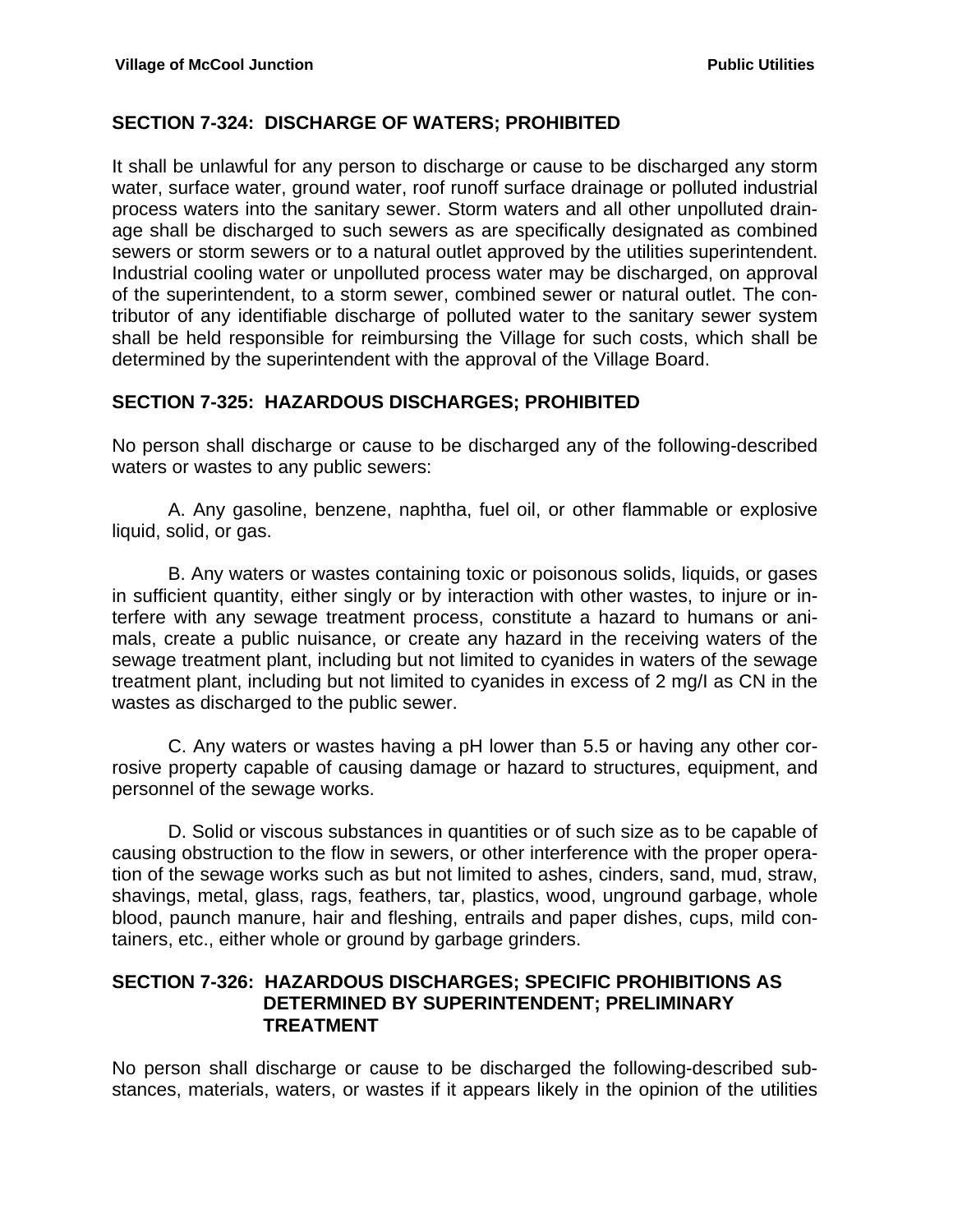superintendent that such wastes can harm either the sewers, sewage treatment process or equipment, have an adverse effect on the receiving stream or can otherwise endanger life, limb or public property or constitute a nuisance. In forming an opinion as to the acceptability of these wastes, the superintendent will give consideration to such factors as the quantities of subject wastes in relation to flows and velocities in the sewers, materials of construction of the sewers, nature of the sewage treatment process, capacity of the sewage treatment plant, degree of treatability of wastes in the sewage treatment plant and other pertinent factors. The substances prohibited are:

 A. Any liquid or vapor having a temperature higher than 180° degrees F (52°C).

 B. Any water or wastes containing fats, wax, grease or oils, whether emulsified or not, in excess of 100 mg/I or containing substances which may solidify or become viscous at temperatures between 32° and 180° F (0° and 52° C).

 C. Any garbage that has not been properly shredded. The installation and operation of any garbage grinder equipped with a motor of three-fourths horsepower (0.76 hp metric) or greater shall be subject to the review and approval of the utilities superintendent.

 D. Any waters or wastes containing strong acid iron pickling wastes or concentrated plating solutions, whether neutralized or not.

 E. Any waters or wastes containing iron, chromium, copper, zinc, and similar objectionable or toxic substances; or wastes exerting an excessive chlorine requirement to such degree that any such material received in the composite sewage at the sewage treatment works exceeds the limits established by the utilities superintendent for such materials.

 F. Any waters or wastes containing phenols or other taste- or odor-producing substances in such concentrations exceeding limits which may be established by the utilities superintendent as necessary, after treatment of the composite sewage, to meet the requirements of state, federal, or other public agencies or jurisdiction for such discharge to the receiving waters.

 G. Any radioactive wastes or isotopes of such half-life or concentration as may exceed limits established by the utilities superintendent in compliance with applicable state or federal regulations.

H. Any waters or wastes having a pH in excess of 9.5.

- I. Materials which exert or cause:
	- 1. Unusual concentrations of inert suspended solids (such as but not lim-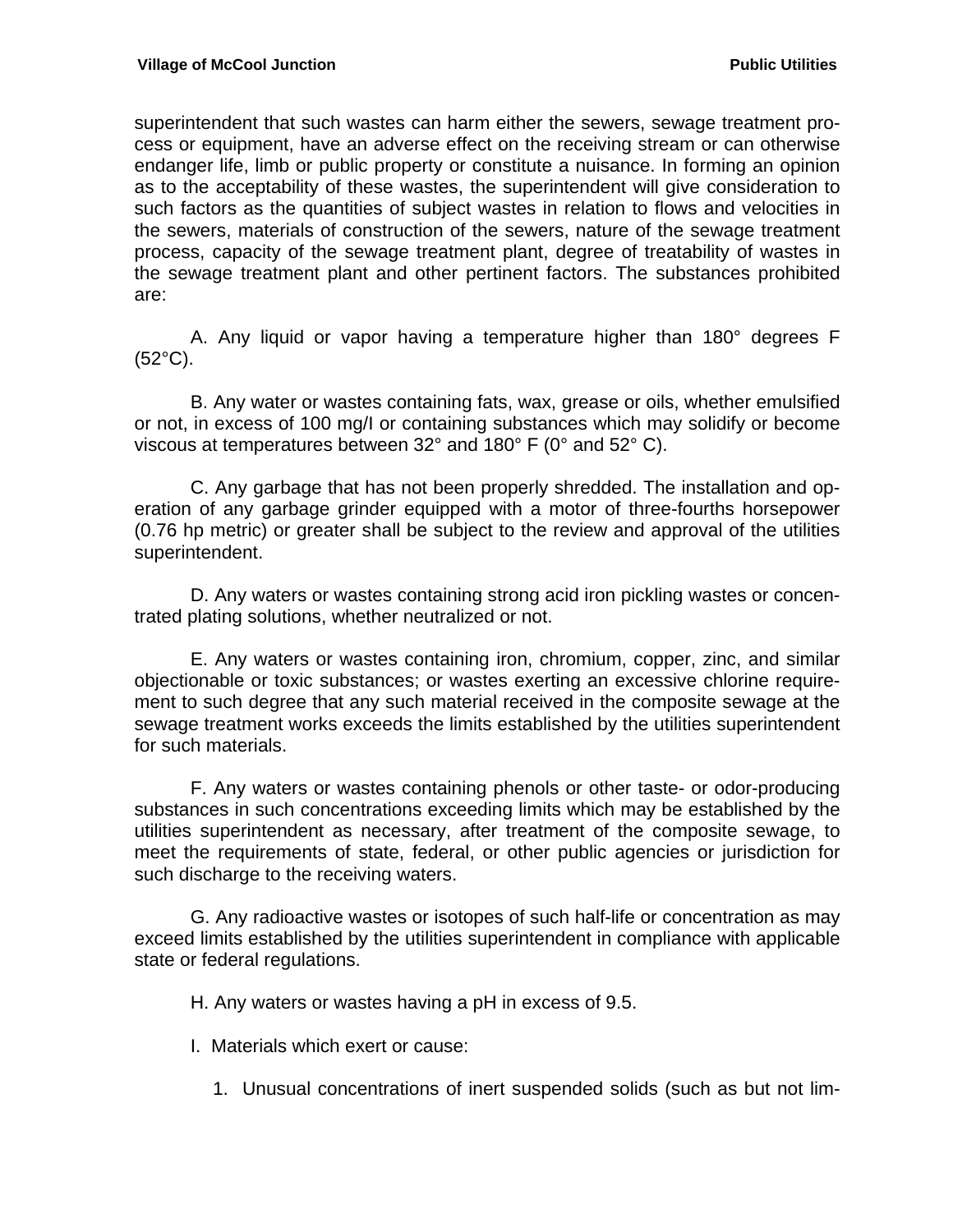ited to Fuller's earth, lime slurries, and lime residues) or of dissolved solids (such as but not limited to sodium chloride or sodium sulfate).

- 2. Excessive discoloration (such as but not limited to dye wastes and vegetable tanning solutions).
- 3. Unusual BOD, chemical oxygen demand or chlorine requirements in such quantities as to constitute a significant load on the sewage treatment works.
- 4. Unusual volume of flow or concentration of wastes constituting "slugs" as defined herein.

 J. Waters or wastes containing substances which are not amenable to treatment or reduction by the sewage treatment processes employed or are amenable to treatment only to such degree that the sewage treatment plant effluent cannot meet the requirements of other agencies having jurisdiction over discharge to the receiving waters.

 K. Any waters or wastes (1) having 5-day BOD greater than 300 parts per million by weight, (2) containing more than 350 parts per million by weight of suspended solids or (3) having an average daily flow greater than 2% of the average sewage flow of the Village shall be subject to the review of the utilities superintendent.

 L. Where necessary in the opinion of the utilities superintendent, the owner shall provide, at his or her expense, such preliminary treatment as may be necessary to (1) reduce the biochemical oxygen demand to 300 parts per million by weight, (2) reduce the suspended solids to 350 parts per million by weight, or (3) control the quantities and rates of discharge of such waters or wastes.

 M. Plans, specifications, and any other pertinent information relating to proposed preliminary treatment facilities shall be submitted for the approval of the utilities superintendent and no construction of such facilities shall be commenced until said approvals are obtained in writing.

### **SECTION 7-327: HAZARDOUS DISCHARGES; REJECTION, PRETREATMENT, CONTROL OF DISCHARGE RATE OR USE FEE SURCHARGE**

If any waters or wastes are discharged or are proposed to be discharged to the public sewers, which waters contain the substances or possess the characteristics enumerated in Section 7-326 and which, in the judgment of the utilities superintendent, may have a deleterious effect upon the sewage works, processes, equipment, or receiving waters or which otherwise create a hazard to life to constitute a public nuisance, the superintendent may (A) reject the wastes, (B) require pretreatment to an acceptable condition for discharge to the public sewers, (C) require control over the quantities and rates of discharge, and/or (D) require payment to cover the added cost of han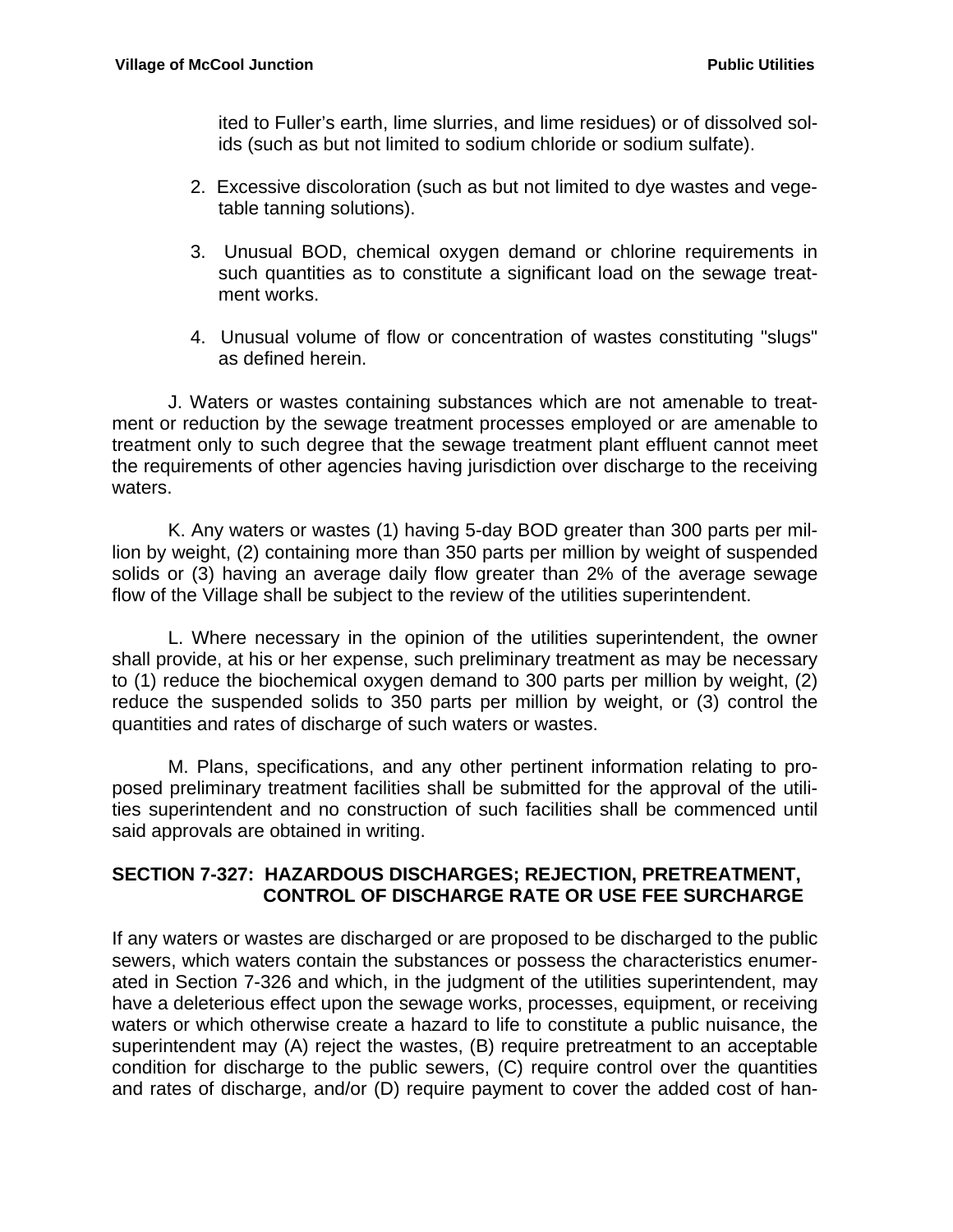dling and treating the wastes not covered by existing taxes or sewer charges under the provisions of Section 7-328. If the superintendent permits the pretreatment or equalization of waste flows, the design and installation of the plants and equipment shall be subject to his review and approval and subject to the requirements of all applicable codes, ordinances and laws.

#### **SECTION 7-328: INTERCEPTORS; SURCHARGES**

In the event a customer of the Sewer Department discharges an unusually large amount of waste daily, an unusually large amount of grease or oil, or waste with an unusually high biochemical oxygen demand, the utilities superintendent may require the said customer to install interceptors or other preliminary treatment equipment to reduce the objectionable characteristics of the waste to within such maximum limits as he shall prescribe, subject to the review of the Village Board. All preliminary treatment facilities shall be purchased and maintained continuously in satisfactory and efficient operation at the customer's expense. Nothing herein shall be construed to prohibit a special agreement or arrangement between the Village Board and an industrial concern whereby an industrial waste of unusual strength or character may be accepted by the Village for treatment subject to additional rental fees or other charges.

### **SECTION 7-329: INSPECTIONS**

The utilities superintendent shall have free access at any reasonable time to all parts of each premises and building connected to the sewer system to ascertain whether there is any disrepair or violation of this article therein. The failure of the owner or occupant of any premises or building to permit such access shall be deemed a violation of the contract between the user and the Village which will subject the premises or building involved to termination of service.

### **SECTION 7-330: CONTROL MANHOLES/SAMPLING STATIONS; WHEN REQUIRED; INSTALLATION AND MAINTENANCE**

When required by the utilities superintendent, the owner of any property serviced by a building sewer carrying industrial wastes shall install a suitable control manhole, together with such necessary meters and other appurtenances in the building sewer to facilitate observation, sampling, and measurement of the wastes. Such manhole, when required, shall be accessibly and safely located and shall be constructed in accordance with plans approved by the superintendent. The manhole shall be installed by the owner at his or her expense and shall be maintained so as to be safe and accessible at all times.

### **SECTION 7-331: COMPLIANCE WITH ARTICLE; INSPECTIONS; INJURY LIABILITY**

While performing the necessary work on private properties referred to above, the su-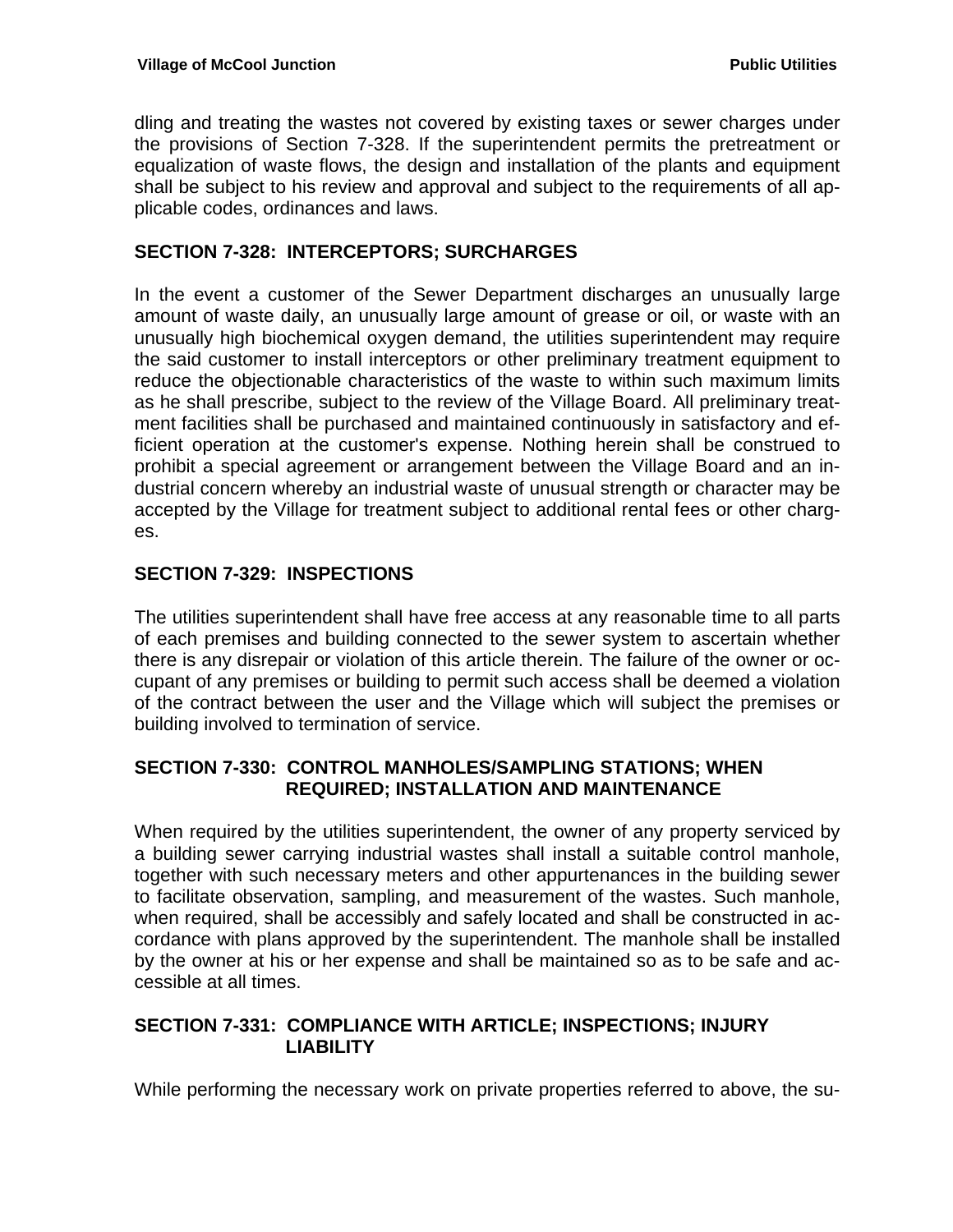perintendent or duly authorized employees of the Village shall observe all safety rules applicable to the premises established by the company and the company shall be held harmless for injury or death to the village employees and the Village shall indemnify the company against loss or damage to its property by village employees and against liability claims and demands for personal injury or property damage asserted against the company and growing out of the gauging and sampling operation, except as such may be caused by negligence or failure of the company to maintain safe conditions as required herein.

### **SECTION 7-332: COMPLIANCE; INSPECTIONS; EASEMENTS**

In order to verify compliance with the provisions of this article concerning hazardous and prohibited discharges, the utilities superintendent and other duly authorized employees of the Village bearing proper credentials and identification shall be permitted to enter all private properties, including those for which the Village holds a duly negotiated easement, for purposes of but not limited to inspection, observation, measurement, sampling, repair, and maintenance of any portion of the sewage works. All entry and subsequent work, if any, on any such easement shall be done in full accordance with the terms of the duly negotiated easement pertaining to the private property involved. The superintendent or his representatives shall have no authority to inquire into any processes including metallurgical, chemical, oil, refining, ceramic, paper, or other industries beyond that point having a direct bearing on the kind and source of discharge to the sewers or waterways or facilities for waste treatment.

#### **SECTION 7-333: VIOLATION; NOTICE AND LIABILITY**

Any person found to be violating any provision of the hazardous discharges regulations, Sections 7-325 to 7-331, shall be served by the Village with written notice stating the nature of the violation and providing a reasonable time limit for the satisfactory correction thereof. The offender shall, within the period of time stated in such notice permanently cease all violations. Any person violating any of the provisions of Sections 7-325 to 7-331 shall become liable to the Village for any expense, loss, or damage occasioned the Village by reason of such violation.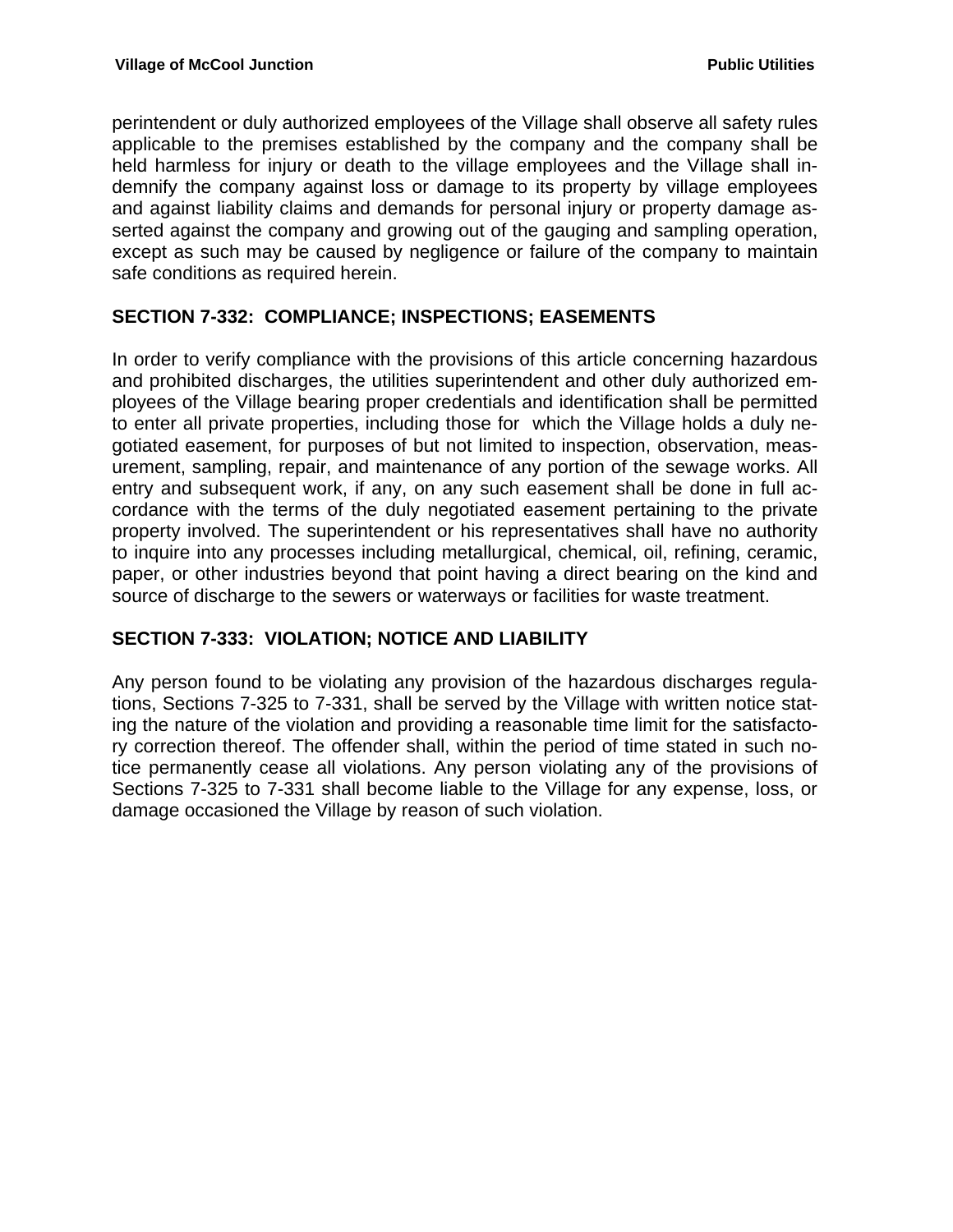## **Article 4 – Solid Waste**

#### **SECTION 7-401: GARBAGE; DEFINED**

The term "garbage" as used herein shall be defined to mean kitchen refuse, decayed waste, dead animals, or anything that may decompose and become offensive to the public health.

#### **SECTION 7-402: TRASH; DEFINED**

The terms "rubbish" or "trash" as used herein shall be defined as discarded machinery, chips, pieces of wood, sticks, dead trees, branches, bottles, broken glass, crockery, tin cans, boxes, papers, rags, or any other litter or debris that is not an immediate hazard to the health of the residents of the Village.

#### **SECTION 7-403: WASTE; DEFINED**

The term "waste" as herein defined shall mean cinders, ashes, plaster, brick, stone, sawdust, or sand.

#### **SECTION 7-404: GARBAGE, TRASH, AND WASTE**

A. It shall be unlawful for any person to keep in, on, or about any dwelling, building, or premises or any other place in the Village any decayed vegetable or animal substance, garbage, or refuse matter of any kind that may be injurious to the public health or offensive to the residents of the Village unless the same is kept in receptacles as nearly air-tight as may be practical. Any person having garbage, rubbish, waste, or refuse that is subject to decay or fermentation within a short period of time shall be required to place the same in a standard garbage can with a tight cover, or a durable plastic bag securely tied at its opening.

B. No person may permit garbage, rubbish, waste, or refuse to collect and all persons shall remove the same from their property within 24 hours after being notified to do so by the village marshal, who shall represent the Board of Health.

C. It shall be unlawful to throw or sweep into the streets, alleys, parks, or other public grounds any dirt, paper, nails, pieces of glass, refuse, waste, or rubbish of any kind.

(Neb. Rev. Stat. §81-1516)

#### **SECTION 7-405: TREE DUMP; OPERATION**

The village owns and operates the tree dump through the utilities superintendent, who shall have the direct management and control of it and shall faithfully carry out the duties of his position. The utilities superintendent shall have the authority to adopt rules and regulations for the sanitary and efficient management of the dump, subject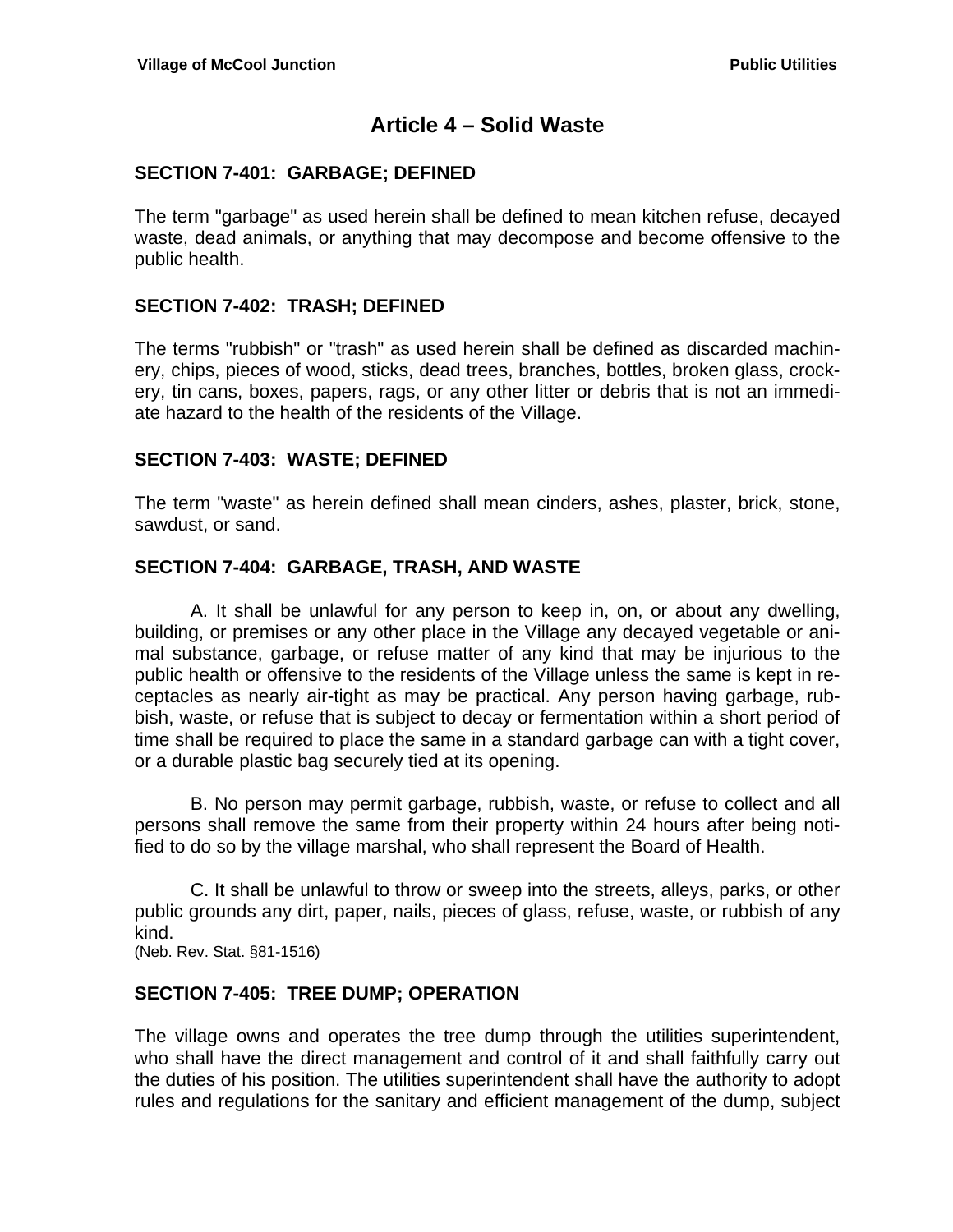to the supervision and review of the Village Board. The board shall provide by ordinance for the management and operation of the dump and shall set the rates to be charged for services rendered by ordinance and file the same in the office of the village clerk for public inspection during office hours. (Neb. Rev. Stat. §19-2101 thru 19-2106)

#### **SECTION 7-406: TREE DUMP; RESTRICTED USE**

It shall hereafter be unlawful to dispose of any items in the dump except for trees, branches and leaves. (Neb. Rev. Stat. §19-2106)

#### **SECTION 7-407: TREE DUMP; STATE REGULATIONS**

The village shall apply for a license to operate the village dump. Application shall be made to the Department of Environmental Quality on forms provided by the department. No fee shall be charged for such licensing. Each license so issued shall expire five years following the date of issuance but may be renewed if the Village has complied with the provisions of Neb. Rev. Stat. §81-1501 to 81-1533 and the rules and regulations adopted thereunder. It shall be the duty of the utilities superintendent to comply with the rules and regulations prescribed by DEQ for the use and operation of the dump. (Neb. Rev. Stat. §81-1517, 81-1519)